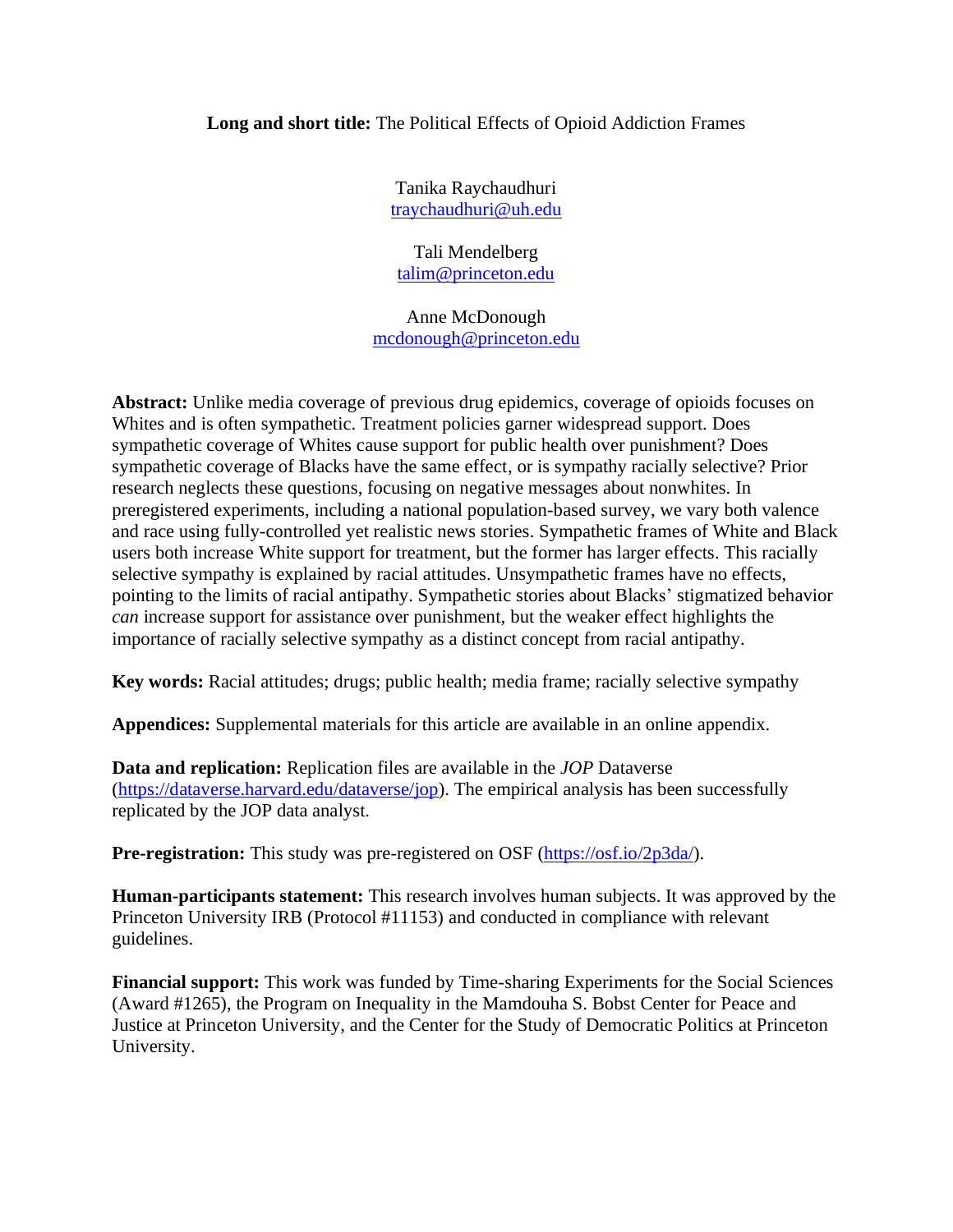Drug overdoses are a leading cause of accidental death in the United States and the leading cause of death for those under 50 (CDC 2021a, CDC 2021b). Most of those deaths are from opioids (CDC 2021c). Opioid deaths have increased dramatically, by almost six times since 1999 (CDC 2021c). The sheer scale and rapid increase of opioid abuse make it an important problem worthy of research.

There is an additional reason to understand the politics of the opioid crisis. Unlike many other social problems, including previous drug epidemics, opioid abuse is generally viewed as a public health problem afflicting White victims who deserve treatment, rather than a social disorder perpetrated by nonwhite criminals who deserve punishment (Collins 2019; Provine 2011; Reinarman and Levine 1989). Media coverage portrays the problem with a sympathetic, positive valence – addiction happens to good people who are not to blame – and as disproportionately affecting White Americans (Brown and Tucker-Seeley 2018; Cohen 2015; Seelye 2015). Public views may be sympathetic as a result.

How does the valence and racial framing of opioid abuse influence policy views? Does sympathetic framing of White and nonwhite users elicit equal support for treatment policy?

Because media coverage is simultaneously sympathetic and racialized, it has been difficult to know if the White 'face' – or the sympathetic framing – of opioid abuse causes support for treatment over punishment. It is possible that race matters more than valence. That is, perhaps social problems appearing to afflict White Americans elicit assistance, while those appearing to afflict nonwhites elicit punitiveness, regardless of how sympathetically the afflicted are portrayed (Jardina 2019). Alternatively, sympathetic valence may matter regardless of the racial 'face' of the problem. That is, perhaps sympathetic frames increase political support for Black and White users equally. A third possibility is *racially selective sympathy*. Sympathetic

1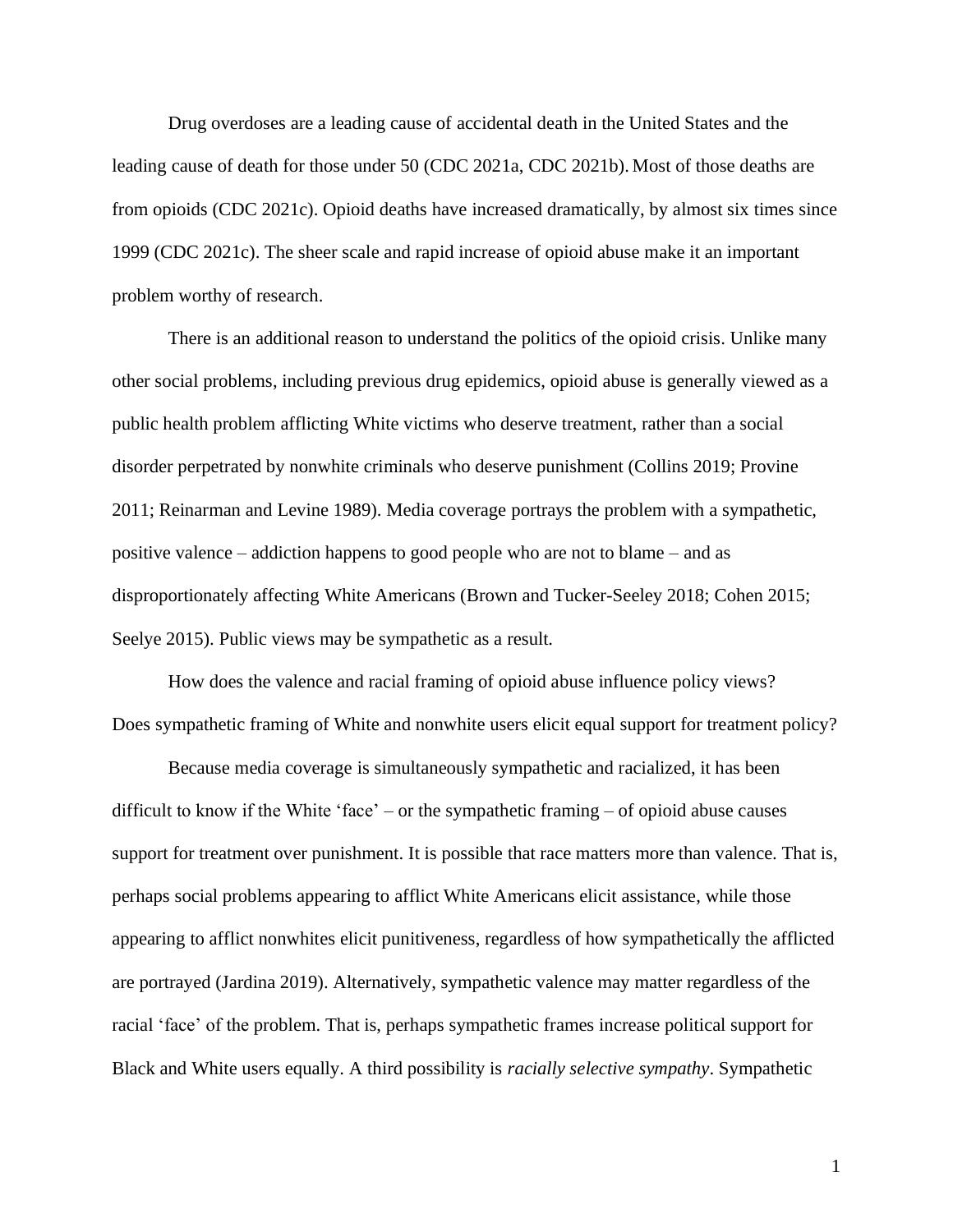frames may increase political support more when they portray White than Black protagonists. Finally, perhaps neither the racial 'face' nor the valence of frames matters. As we will discuss, a handful of studies partially examine these hypotheses, but none fully test them.

This study does so, using two randomized survey experiments, including one with a large, probability-based, nationally representative sample. By varying both valence and race, the study can separate their effects and test their interactive impact to assess racially selective sympathy. The design has two additional advantages. It avoids the common problem of biased treatment estimates from observational mediating variables. Specifically, it varies a key mediating variable for the effect of racialized coverage – the valence of the coverage. It also improves on the standard experiment, which uses stylized vignettes. Instead, it constructs vivid news stories closely modelled on actual news stories yet identical across conditions. The power of mass communication lies partly in its ability to engage and immerse the audience in a compelling narrative. Yet few experiments construct such ecologically valid treatments.

To test whether the White 'face' of the problem generates more sympathy, we focus on the responses of White Americans, in keeping with the literature on racial bias (e.g., Tesler 2012). Following studies of racial attitudes, we examine whether racial or political predispositions moderate the racial treatment effects (Banks 2014; Gilens 1999; Tesler and Sears 2010; Valentino, Hutchings, and White 2002).

We find that sympathetic frames increase White support for treatment policy and for a candidate who advocates it. This finding holds both when the frame portrays White users and Black users. By contrast, unsympathetic frames of White or Black users do not affect political views. This finding underscores the neglected importance of sympathetic frames in the definition of public problems. Media may influence public choices not only by focusing on the depravity of

2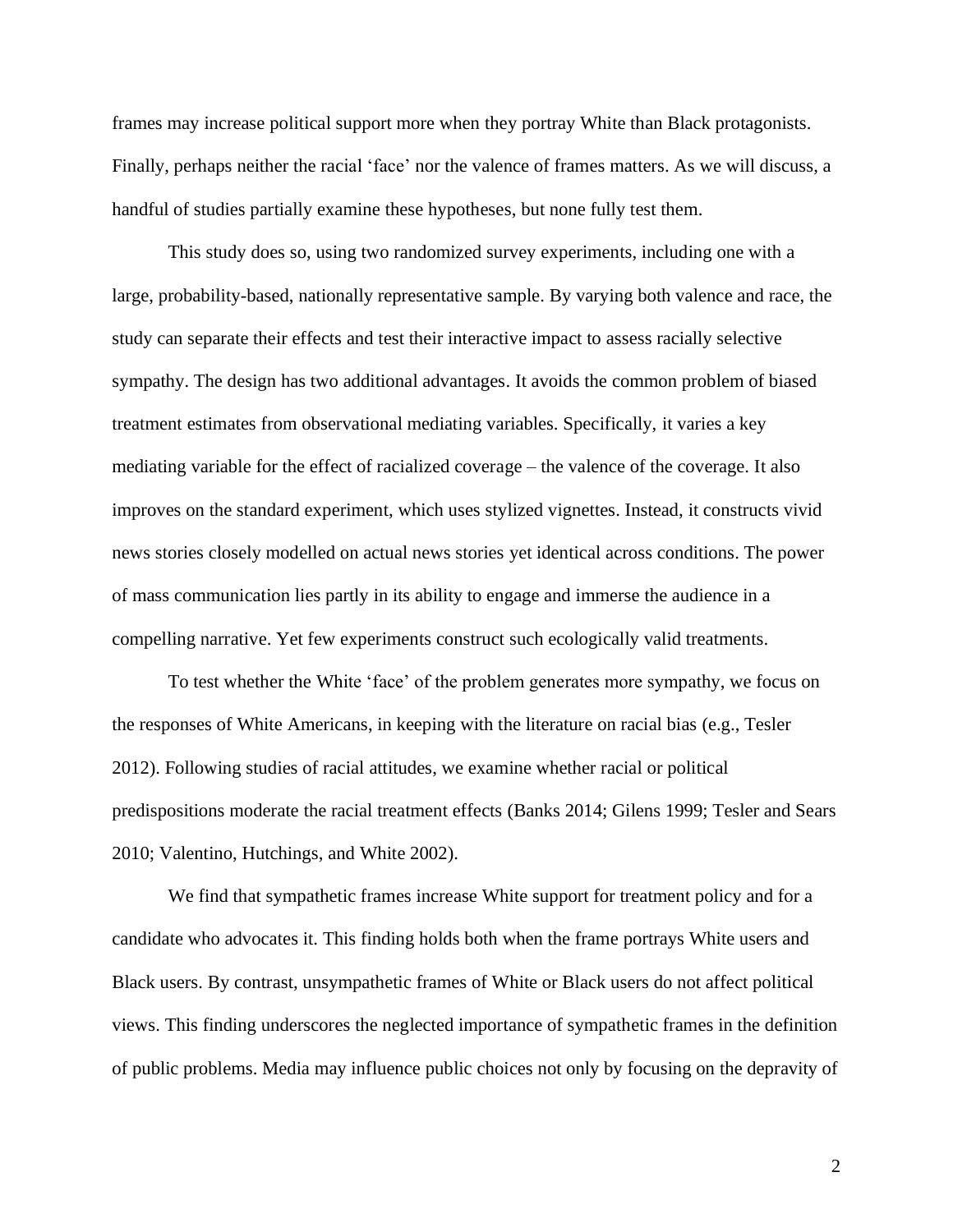morally culpable people who inflict harm – an unsympathetic frame – but also on the suffering of morally innocent people who are harmed – a sympathetic frame. The same group of people may be constructed either way, and this construction matters. Moreover, sympathetic frames can elicit White support for treatment even for a social problem affecting African Americans engaged in stigmatized behavior. This finding stands out in a literature focused on negative frames of minoritized populations, whether the issue is drug use or other stigmatized behavior.

While White sympathy does extend to Black users, it is nevertheless racially selective. Sympathetic frames increase support for treatment policy more strongly when portraying drug users as White rather than Black. This is the first experiment we know of to report that support for policy assistance comes more easily for White than Black Americans with an identical sympathetic portrayal.

This research extends the broader literature on race and framing in two ways. First, the isolation of sympathy as a framing device contributes to studies of framing (Chong and Druckman 2007). Sympathetic framing goes beyond attributions of a problem to individuals ("episodic") or to a situation ("thematic") (Iyengar 1991). Episodic frames are not always negatively valenced, nor thematic frames always positive. That is, valence is a conceptually distinct variable from attributional frames and thus warrants attention. Second, racialized problems such as poverty and crime have largely been studied through *unsympathetic* frames; little is known about *sympathetic* frames. Yet racialized political views rest not only on unsympathetic frames of nonwhites, but on weaker political responses to sympathetic frames of these groups. Racially selective sympathy may help explain policies ranging from social security (Winter 2006) to housing assistance (Strolovitch 2022), which rest on positive frames of White Americans.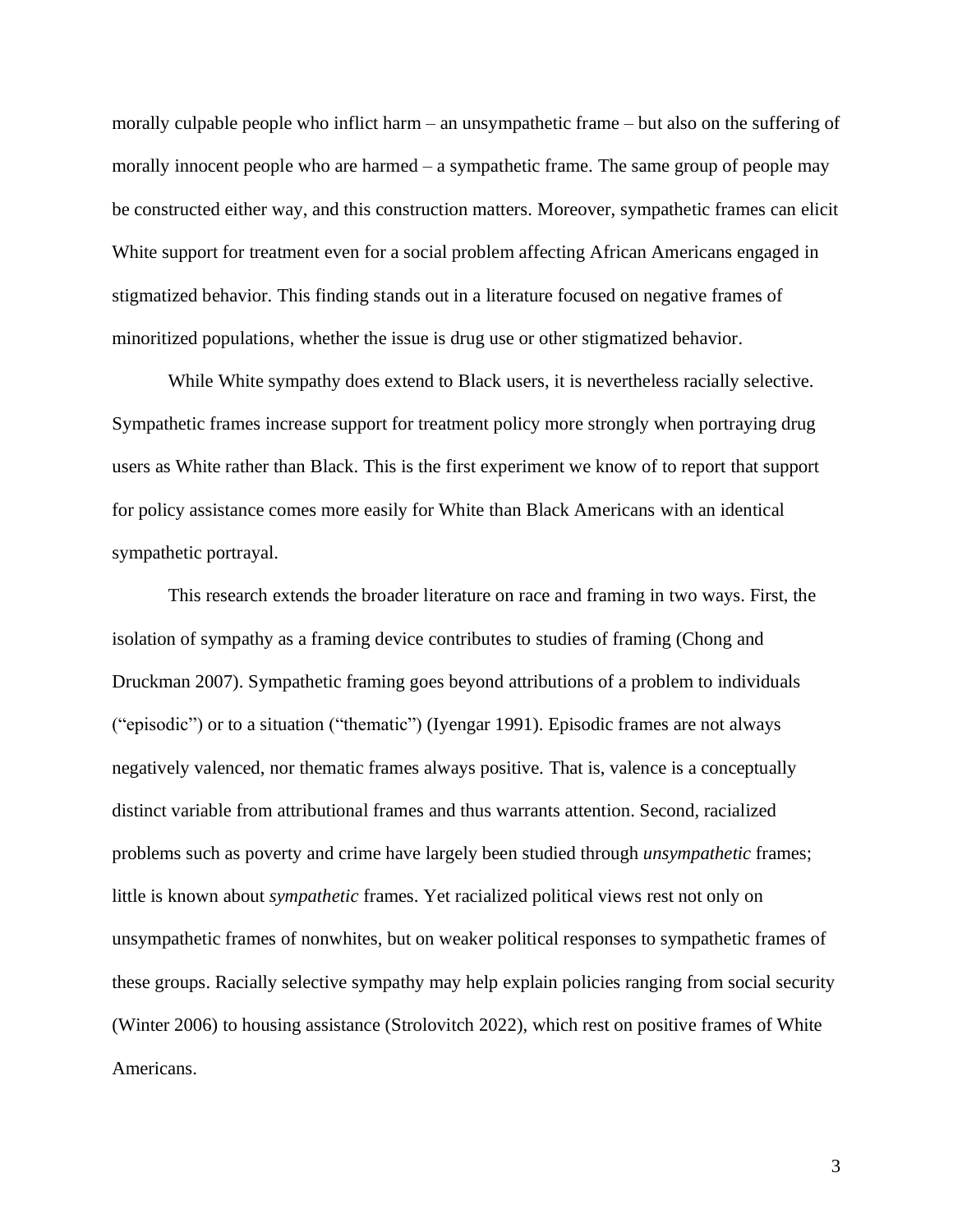## **War on Black crack users, treatment for White opioid "victims"**

Much of the literature on drug abuse focuses on the racial impact of the "War on Drugs," a punitive policy response to crack-cocaine, a drug disproportionately used by urban minorities. Unlike the opioid crisis, the crack-cocaine crisis led to the incarceration of millions, most of whom were nonwhite (Alexander 2010; Collins 2019; Provine 2011).<sup>1</sup> Media coverage of cocaine often depicted Black users in an unsympathetic light, linking their drug use to involvement in other crimes (Hartman and Golub 1999; Reeves and Campbell 1994; Reinarman and Levine 1989).

By contrast to the crack epidemic, news coverage now frames opioid abuse largely as a crisis afflicting White Americans (Netherland and Hansen 2016). For example, 94% of opioid users in Pennsylvania news stories were White in 2014 (compared to 44% in 1988) (McLean 2017, 418). While opioid abusers are in fact disproportionately White, $2$  in recent years the mortality rate from drug use has increased more among Blacks than Whites (Collins 2019; Goodnough 2021; James and Jordan 2018; Kaiser Family Foundation 2021; Peñaloza 2021). Whether or not the media is accurate, its messages tend to paint opioid abuse as a problem for Whites.

<sup>&</sup>lt;sup>1</sup> A central tenet of this punitive policy regime was a mandatory minimum sentence for possession of small amounts of crack-cocaine (Provine 2011).

<sup>2</sup> For example, in 2019, 72% of Americans who died of opioid overdoses were non-Hispanic White, versus 64% of the adult population (Kaiser Family Foundation 2021).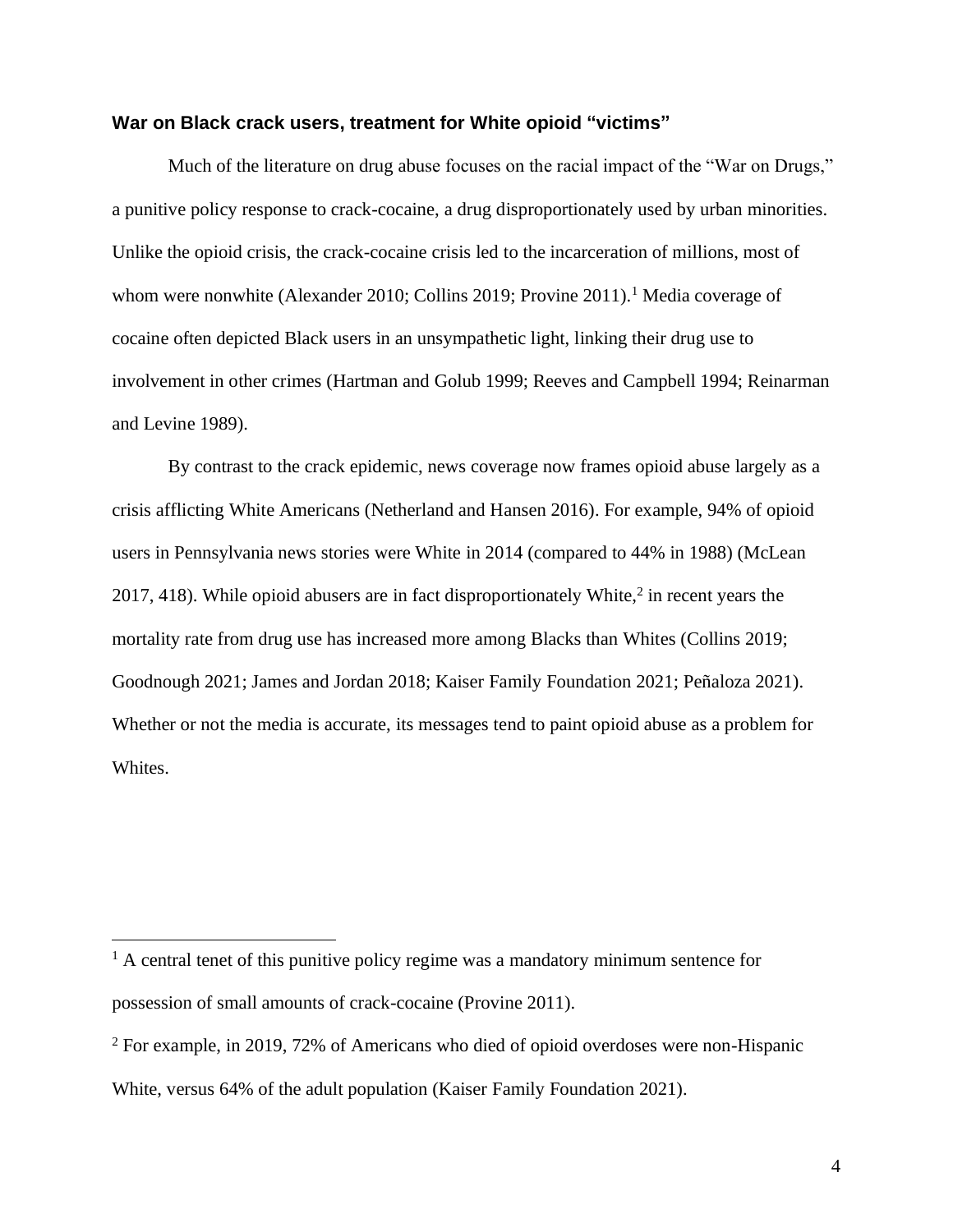Furthermore, when the media frames drug abuse with a White 'face', it also tends to use a positive valence.<sup>3</sup> By contrast, the Black 'face' often carries negative overtones.<sup>4</sup> Coverage of White prescription opioid abuse describes it with such phrases as "a tragic waste of human potential," while heroin abuse is more often portrayed as criminalized behavior characteristic of "urban minorities" (Netherland and Hansen 2016, 670). In Pennsylvania, as news coverage changed its depictions of opioid users from mostly nonwhite to White, its themes changed from derogatory to "sympathetic" (McLean 2017, 417). Similarly, LDA topic models comparing national news articles about crack-cocaine (1988-1989) and opioids (2016-2017) found the most common topics were "law and order" and "community and home," respectively (Shachar et al. 2020, 229). Thus, drugs associated with racial minorities are framed with negatively-valenced topics such as crime, while drugs associated with Whites are characterized with positivelyvalenced topics such as community and family.

These racialized and valenced frames may shape policy. For one, the negative frames of African American crack users may have strengthened support for a "war" on drugs. For example, racially biased White respondents were more likely to support harsh punishment for crackcocaine when told most crack-cocaine users are Black and most powder-cocaine users are White, relative to a control (Bobo and Johnson 2004, 169).

The other side of the coin holds as well. The positive valence and White 'face' of opioid coverage goes hand in hand with low support for punishing opioid users. Most Americans believe "opioid use is an illness," not a "personal weakness" (Blendon and Benson 2018, 408).

<sup>3</sup> Not all White-focused coverage of drugs is sympathetic (e.g., Cobbina 2008).

<sup>4</sup> Some recent Black-focused coverage of opioids is sympathetic (e.g., Law 2021; Peñaloza 2021)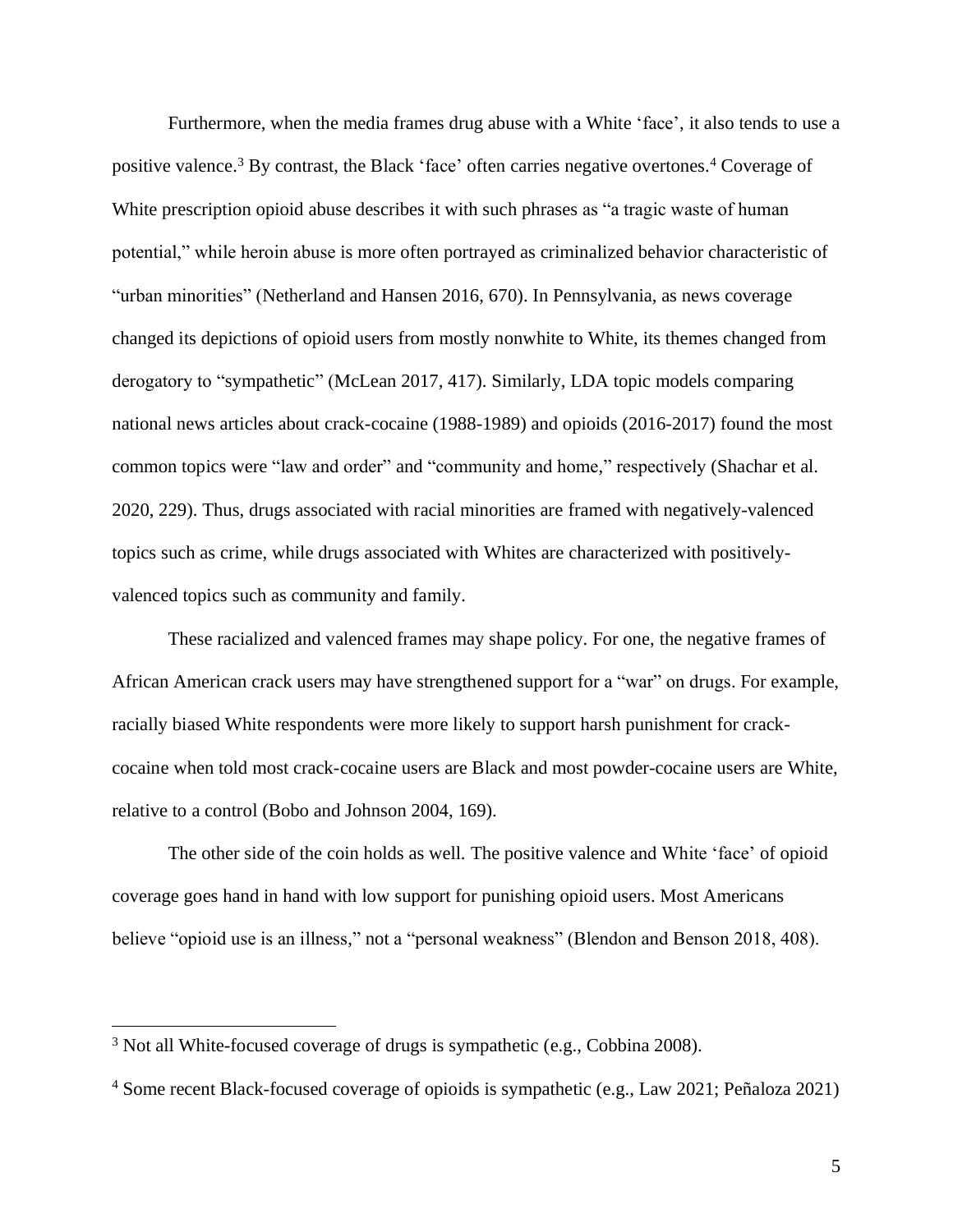Two-thirds believe opioid users should be "placed in a treatment program without jail time"; only one-quarter think they should "serve jail time" or favor "stricter punishment and enforcement" (Blendon and Benson 2018). Support for treatment crosses party, region, and personal knowledge of opioid users (Cook and Brownstein 2017; Cook and Worcman 2019; De Benedictis-Kessler and Hankinson 2019). Furthermore, randomized studies of the valence of opioid use find it affects stigma (McGinty et al. 2015; Goodyear, Koffler, and Chavanne 2018). In turn, stigma is correlated with punitive policy support (Kennedy-Hendricks et al. 2017).

The literature on each drug crisis suggests an association between race, valence, and policy, but leaves the nature of that association unclear. The literature has not fully varied both race and valence and has not cleanly separated them. It has not examined whether race affects policy support independently of valence, or if valence matters regardless of race (e.g., Gollust and Miller 2020; Wood and Elliot 2019).

#### **The impact of valence and racial frames in other domains**

Studies separating race from both positive and negative valence are scarce not only in the literature on drug use, but also in studies regarding other social issues. <sup>5</sup> Some studies vary valence but not race. For example, Baumgartner et al. (2008) trace the impact of positivelyvalenced innocence frames on declining support for the death penalty, but do not examine the race of the accused. Other studies vary race but not valence (Gross 2008; Valentino 1999). For example, negative coverage of African American versus White defendants increases Whites'

<sup>&</sup>lt;sup>5</sup> Hurwitz and Peffley (1997) varied valence and race when asking about furloughing "model" versus "violent" prisoners, but omitted a control condition, making causal inference about valence effects challenging. They found null racial 'face' effects.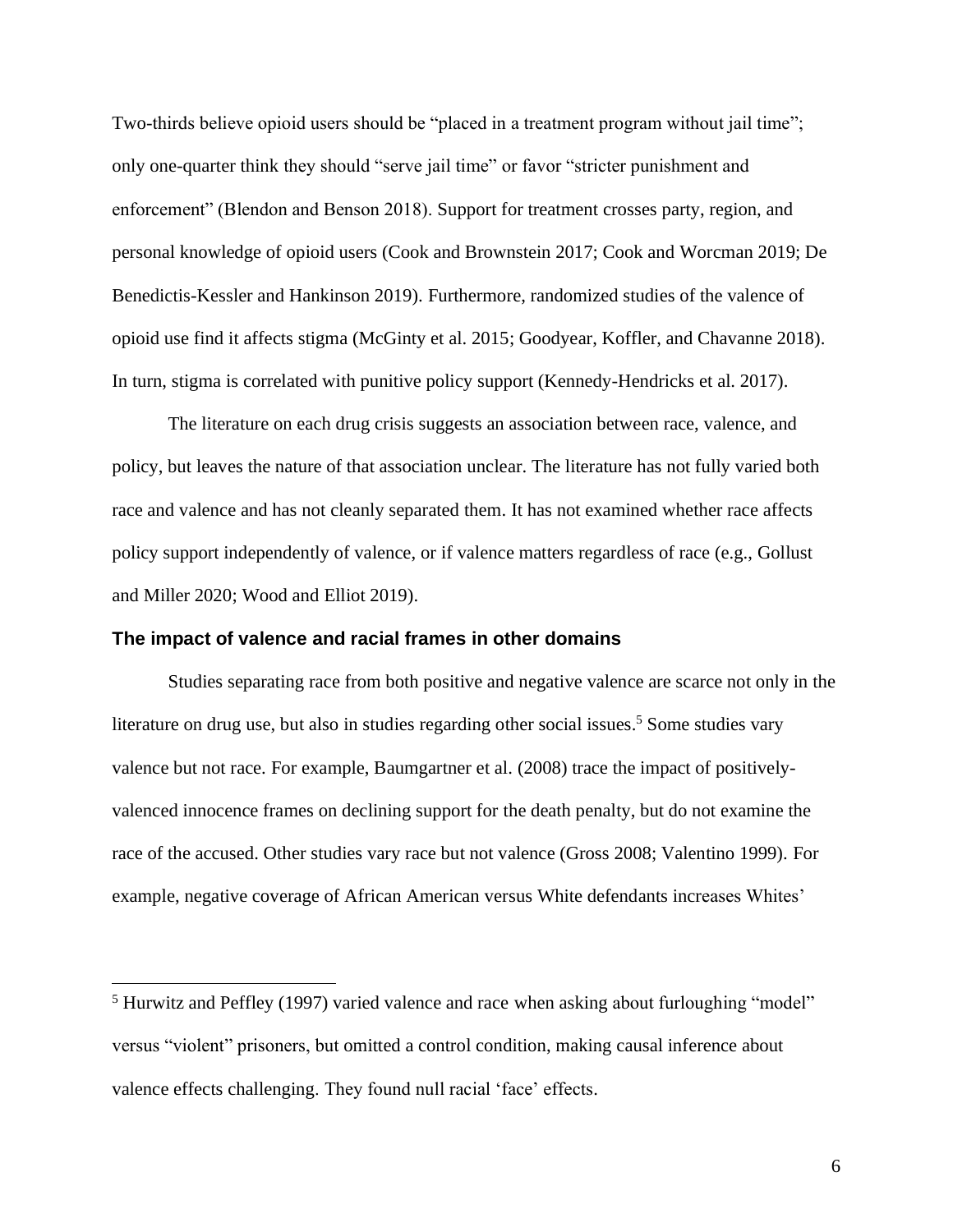support for punitive policies, but these frames are rarely systematically compared to positive coverage (Gilliam and Iyengar 2000; Iyengar 1991; Peffley and Hurwitz 2007; Valentino 1999). Existing studies do not examine both positive and negative valence by race.

This limitation follows from the relative neglect of sympathy as a framing device. Some studies test "episodic" frames, which offer dispositional explanations for problems, against contextual "thematic" frames, which offer situational explanations, without varying valence (Gross 2008). Yet episodic and thematic frames are not the same as valence and can obscure valence effects. In Iyengar's pioneering study, thematic and episodic frames had indistinguishable effects in stories of Black crime or drug use (1991, 44). This may be because both the thematic and episodic stories of Blacks were framed unsympathetically.

Taken together, the literature on frames and race across issue domains typically does not vary the Black and White 'face' of a stigmatized population while also varying both positive and negative valence, partly because it has not focused on valence as a variable. Thus, little is known about sympathetic framing.

#### **Are sympathetic frame effects racially selective?**

The answer may be yes. White Americans may be biased against assistance for stigmatized minority populations even when they are portrayed sympathetically. A somewhat sympathetic story about a woman who helped a drug dealer reduces support for mandatory minimum sentences when featuring a White woman but not a Black woman (Gross 2008).<sup>6</sup> In

<sup>&</sup>lt;sup>6</sup> In Gross's study, sympathetic episodic framing of a person facing a harsh sentence for aiding a drug dealer elicits sympathy and pity (2008), but the effect of unsympathetic framing of Black and White defendants remains untested.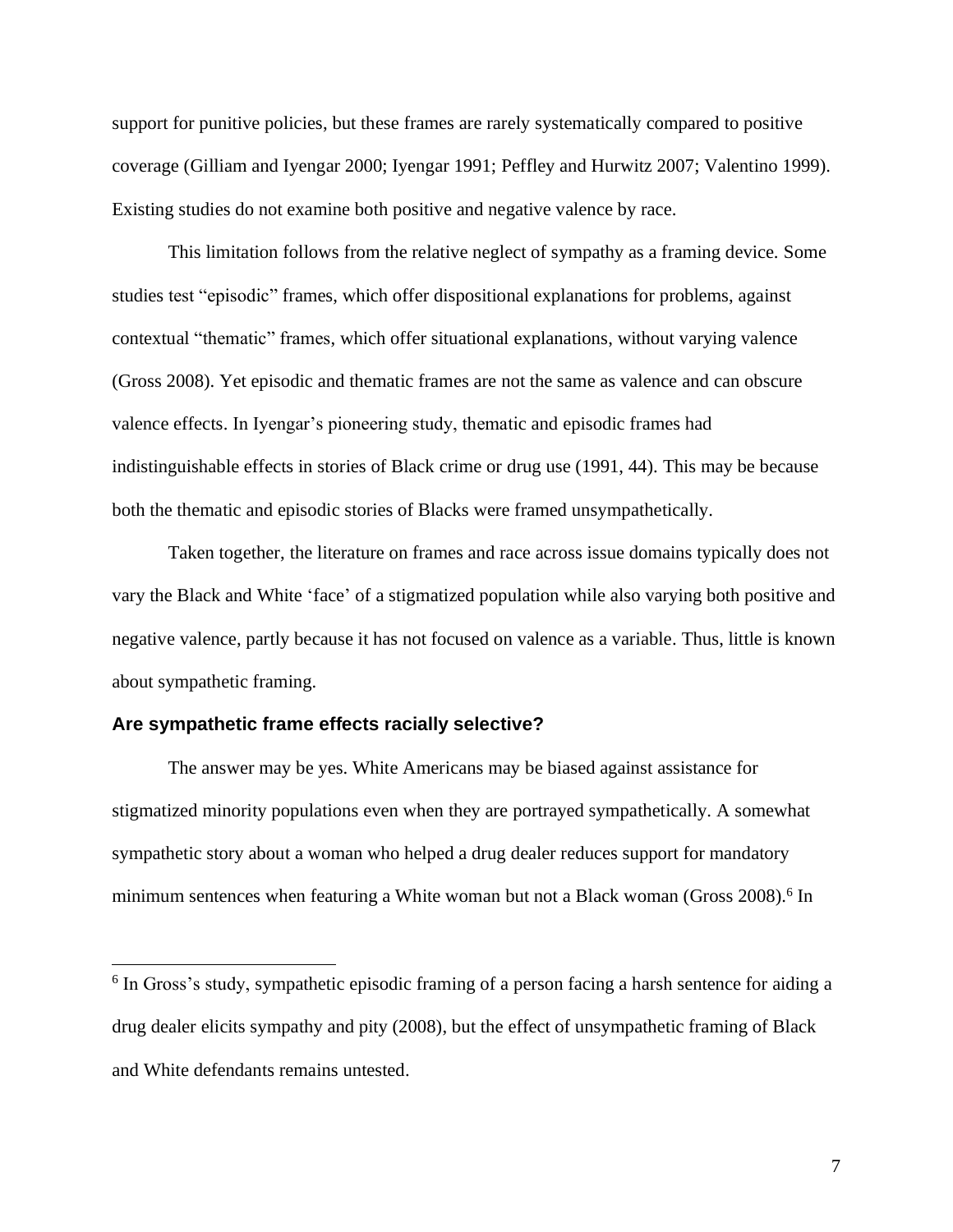addition, news stories of hardship elicit more support for government action when portraying White than Black hardship (Iyengar 1991). Even informing Whites that nonwhites are being disproportionately harmed by a policy does not necessarily elicit sympathy (Peffley and Hurwitz 2007; but see Butler et al. 2018). Thus, sympathetic frames of Black drug users may not increase support for treatment over punishment. If they do, the effect may be racially selective, with a weaker political response to Black suffering.

On the other hand, some research finds that Whites do sometimes support policy assistance for racial out-groups. Sympathy in response to Black suffering is more robust than most existing studies recognize (Chudy 2020). Especially in the case of humanitarian crises, like Hurricane Katrina, White Americans sometimes do favor significant assistance to poor minorities (Huddy and Feldman 2006; see also Haynes et al. 2016). Whites may respond to sympathetic frames with strong assistance regardless of race.

In sum, it remains difficult to know whether White sympathy is racially selective, because studies typically do not create clearly sympathetic stories about minoritized populations. Existing studies leave the hypothesis that Whites can respond to sympathetic portrayals of Blacks largely untested.

#### **Hypotheses**

To address this gap in the literature, we sought to vary valence and race independently and estimate their separate and interactive effects. In addition, we sought to vary valence fully, from unsympathetic to sympathetic, rather than examining only one valence or the other. Finally, we aimed to create strong valence treatments, allowing us to test the impact of a 'full dose' of sympathy. To that end, we constructed a hypothetical newspaper story about opioid abuse, varying the race of the users (Black or White) and the valence of the frame (sympathetic or

8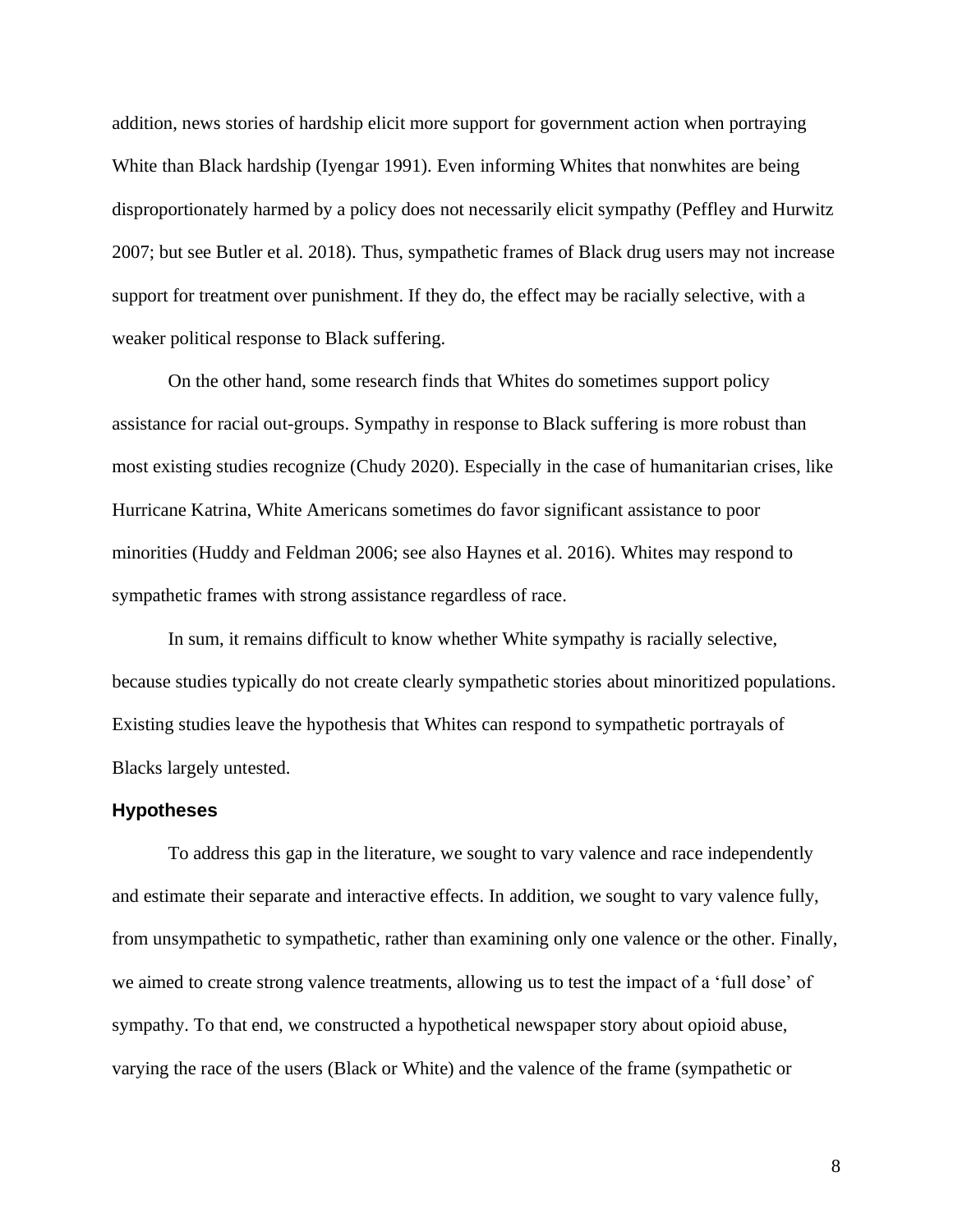unsympathetic) (Table 1). Our focus on Black and White racialized groups was guided by the White 'face' of the opioid epidemic in contrast to the Black 'face' of other drug epidemics. The design is further described below. We compare these conditions to one another and to a no-story control, guided by the following hypotheses.

*Valence:* We define valence as a set of positive or negative framing elements consisting of external or individual blame, deserving or underserving users, and a focus on the target's suffering versus their crime. As discussed above, framing studies predict that favorable coverage generates sympathy for story targets, and unfavorable coverage generates antipathy. More specifically, the *sympathy hypothesis* predicts that favorable coverage increases sympathetic emotions and support for treatment, regardless of target race  $(C < T1, T3)$ . By the same logic, the *antipathy hypothesis* predicts that unfavorable coverage increases antipathy and punitiveness, regardless of target race (C > T2, T4). Finally, the *full valence hypothesis* predicts that favorable coverage produces more sympathy than unfavorable coverage, within each racial condition (T1 > T2, and  $T3 > T4$ ).<sup>7</sup>

|  | Table 1: Treatments |
|--|---------------------|
|--|---------------------|

|                    | <b>Valence frame: Sympathetic</b> | Valence frame: Unsympathetic |
|--------------------|-----------------------------------|------------------------------|
| <b>Race: White</b> | T1: Sympathetic White (SW)        | T2: Unsympathetic White (UW) |
| <b>Race: Black</b> | T3: Sympathetic Black (SB)        | T4: Unsympathetic Black (UB) |

Control condition = No story  $(C)$ 

*Racialization*: The valence hypotheses ignore the role of race. Yet the racialization literature finds the racial 'face' of the coverage matters. Racial bias is the result of long-term,

<sup>&</sup>lt;sup>7</sup> The no-story condition may be an inadequate baseline because prior coverage has already constructed users favorably. Comparing favorable and unfavorable treatments avoids this problem. Later, we examine effects among low-exposure respondents.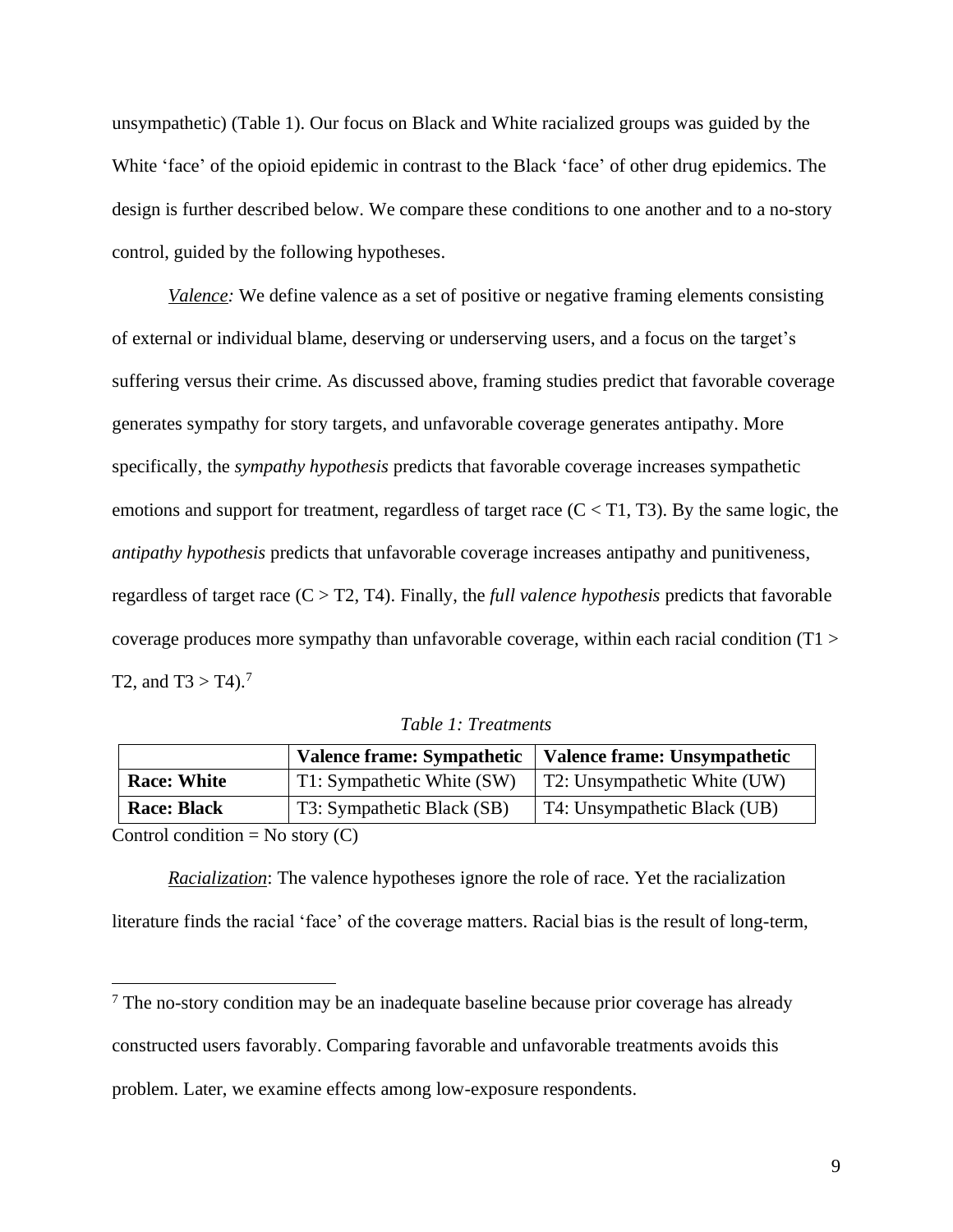cumulative exposure to messages, which may outweigh the effect of one positive story (Gilens 1999; Kinder and Sanders 1996; Mendelberg 2001; Winter 2006). Thus, *Anti-Black bias* predicts Black users receive little sympathy from the sympathetic story (T3 = C). By the same token, *Pro-White bias predicts White users elicit little antipathy from an unfavorable story (* $T2 = C$ *).* Furthermore, *racially selective sympathy* predicts that favorable coverage generates more positive responses when featuring White than Black users (T1 > T3*)*, and *racial antipathy* predicts the reverse for unfavorable coverage (T2 > T4*).* In addition, the *racial main effect hypothesis* predicts that the combined White conditions will generate more positive outcomes than the combined Black conditions  $(T1 + T2 > T3 + T4)$ .

Finally, theories of racial bias predict that racial effects will vary by racial predispositions, such as resentment, stereotypes, or White identity (*racial moderator hypothesis*). <sup>8</sup> This expectation builds on a large literature showing that race in a media story activates Whites' racial attitudes and increases their support for punitive responses and candidates who advocate for these policies. Racial cues typically affect White opinion by activating their racial predispositions (Tesler and Sears 2010; Valentino, Hutchings and White 2002). For example, a vignette activates racial stereotypes and reduces support for welfare when it portrays a Black mother on welfare but not an identical White mother (Gilens 1999; see also Mendelberg 2001; Valentino 1999). It stands to reason that racial attitudes will moderate the effects of the racial 'face' of drugs. By this logic, respondents with high levels of White identity or negative racial predispositions will react more negatively to the Black-target conditions and more positively to the White-target conditions. As a

<sup>8</sup> White identity is a measure of in-group favoritism with independent effects (Jardina 2019).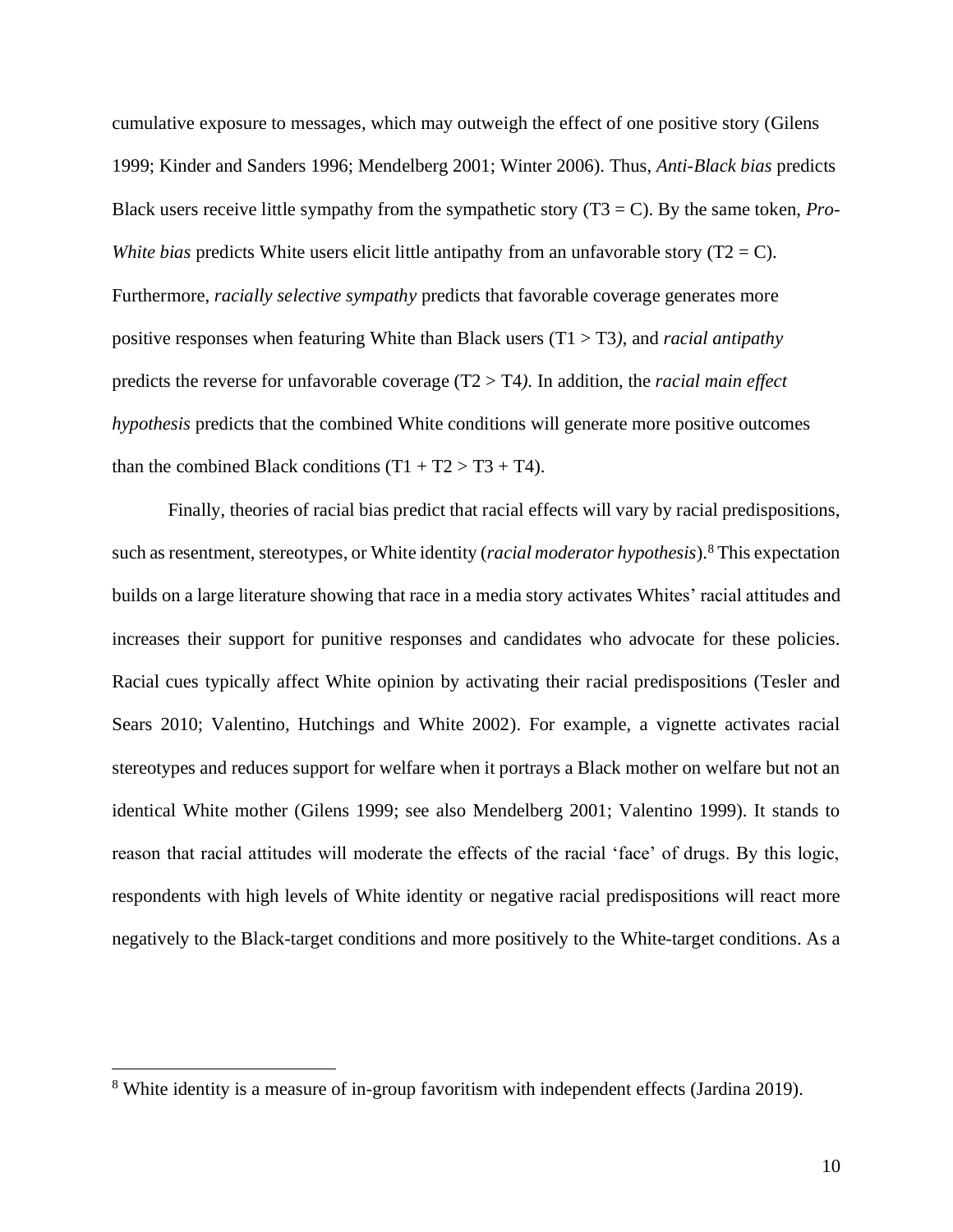placebo test, we test the *ideological null hypothesis,* that the effects of the racial conditions will not be moderated by political ideology or partisanship when accounting for racial predispositions.

## **Experimental design**

To test these hypotheses, we conducted two randomized between-subjects survey experiments, on two separate samples. The main sample consists of 1,517 White American adults from the NORC Amerispeak Panel, a national probability-based sample. <sup>9</sup> The other sample is from the survey firm Dynata and is described below. Both experiments were preregistered on OSF and will be analyzed separately.<sup>10</sup> Both use the same basic design from Table 1. After answering standard pre-treatment questions,<sup>11</sup> each participant was randomly assigned to one of four treatments or a no-story control. In the treatments, respondents read a hypothetical news story about drug use, varying the race of users (White or Black) and the valence of the frame (sympathetic or unsympathetic). The story draws on actual news stories and their reader commentaries and, importantly, resembles them in length, narrative style, and the use of vivid photos (Trent and Robertson 2018; Winnefeld 2017). This full-length narrative format generalizes to the type of news content many people consume. It represents an advance over many studies where information is stylized, abbreviated, and lacks imagery, with stimuli too

<sup>9</sup> The NORC sample was fielded in July 2020 and funded by TESS.

 $10$  Sample sizes are based on power calculations. To calculate power for the main study, we assumed an effect size of 0.12, a baseline mean of 0.4, standard deviation of 0.3, alpha of 0.05, and power of 0.80. With five conditions crossed by terciles of racial predispositions, we require 98 respondents per cell, summing to 1,470 respondents.

<sup>&</sup>lt;sup>11</sup> Age, region, education, gender, income, partisanship, and ideology.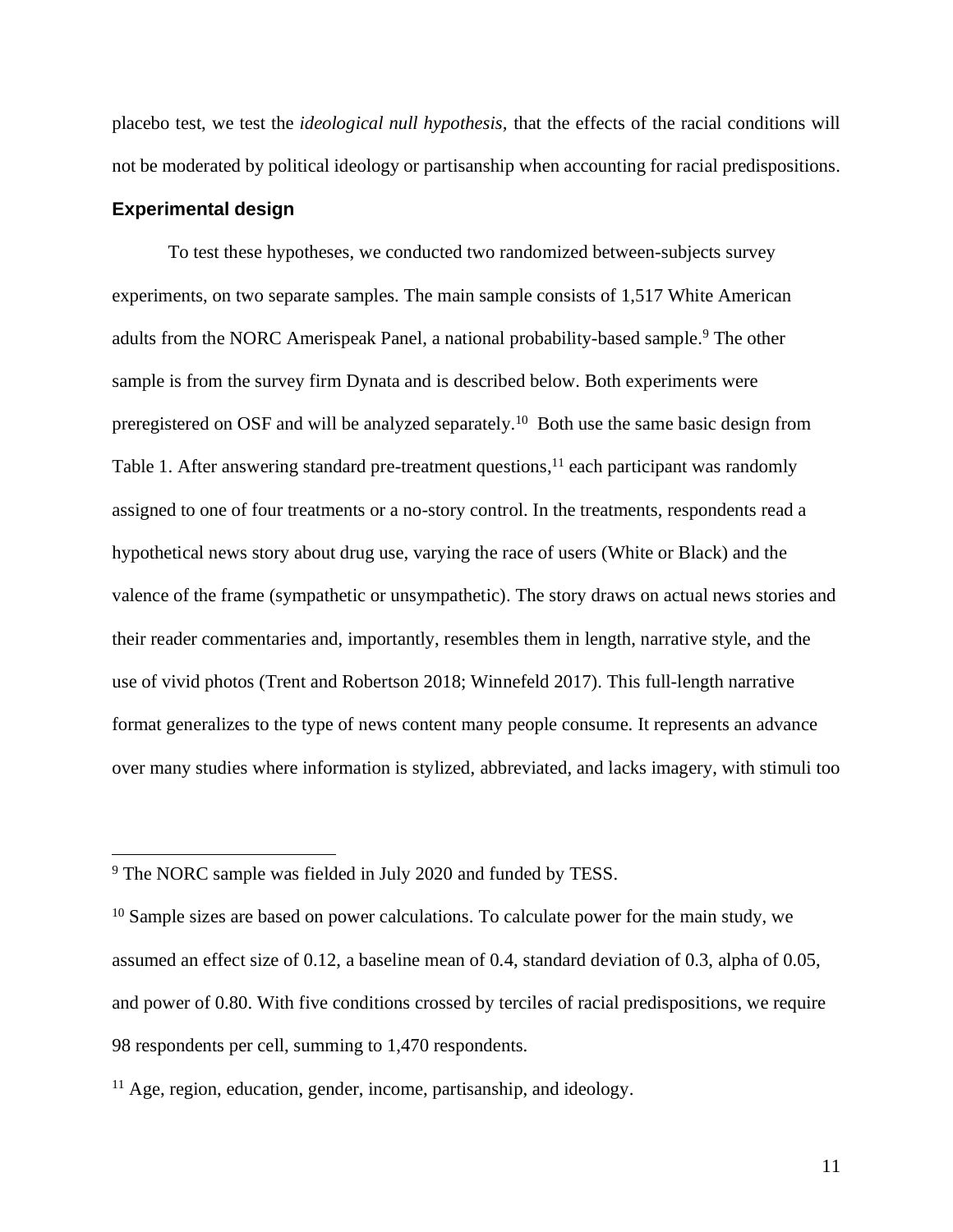pallid to allow the full development of a frame.

The news story begins with statistics about opioid use and a photo of a shadowed figure injecting themselves. <sup>12</sup> Next, it presents the personal account of a fictional drug user named Mike, recounting how he began using opioids and the impact of drug use on his life. We manipulate the valence of the frame using several elements, to create strong, divergent treatments. Following studies cited above, the sympathetic frame includes all the sympathetic elements documented in coverage of White opioid abuse, including the systemic causes of the problem and dramatic renditions of the harm suffered by good, deserving people and their loved ones, caught up in forces outside their control. Our goal is not to test each element, but to create an overall negative or positive valence. This allows us to minimize ambiguity about the sympathetic or unsympathetic nature of the story. It ensures the racial 'face' does not carry a valence omitted from the valence treatment. It also mimics actual media coverage, for ecological validity. Our approach aligns with findings that successful stories consist of multiple complementary arguments and dimensions that form a coherent cluster (Abrajano et al. 2018; Baumgartner et al. 2008; Kalla and Broockman 2020). Specifically, the article alters who is to blame for the crisis ("drug companies" vs. "careless patients"), how Mike and other users first obtain opioids ("legal" vs. "ill-obtained"), whether or not Mike had previously been a drug user, how severely Mike's drug use affected those around him, and whether Mike and other users are responsible for the fallout from it.

 $12$  This photo was selected because it is personal and vivid but does not indicate the user's race. It comes from a media story about drug use, further strengthening ecological validity (Orcutt and Turner 1993; Reinarman and Levine 1989).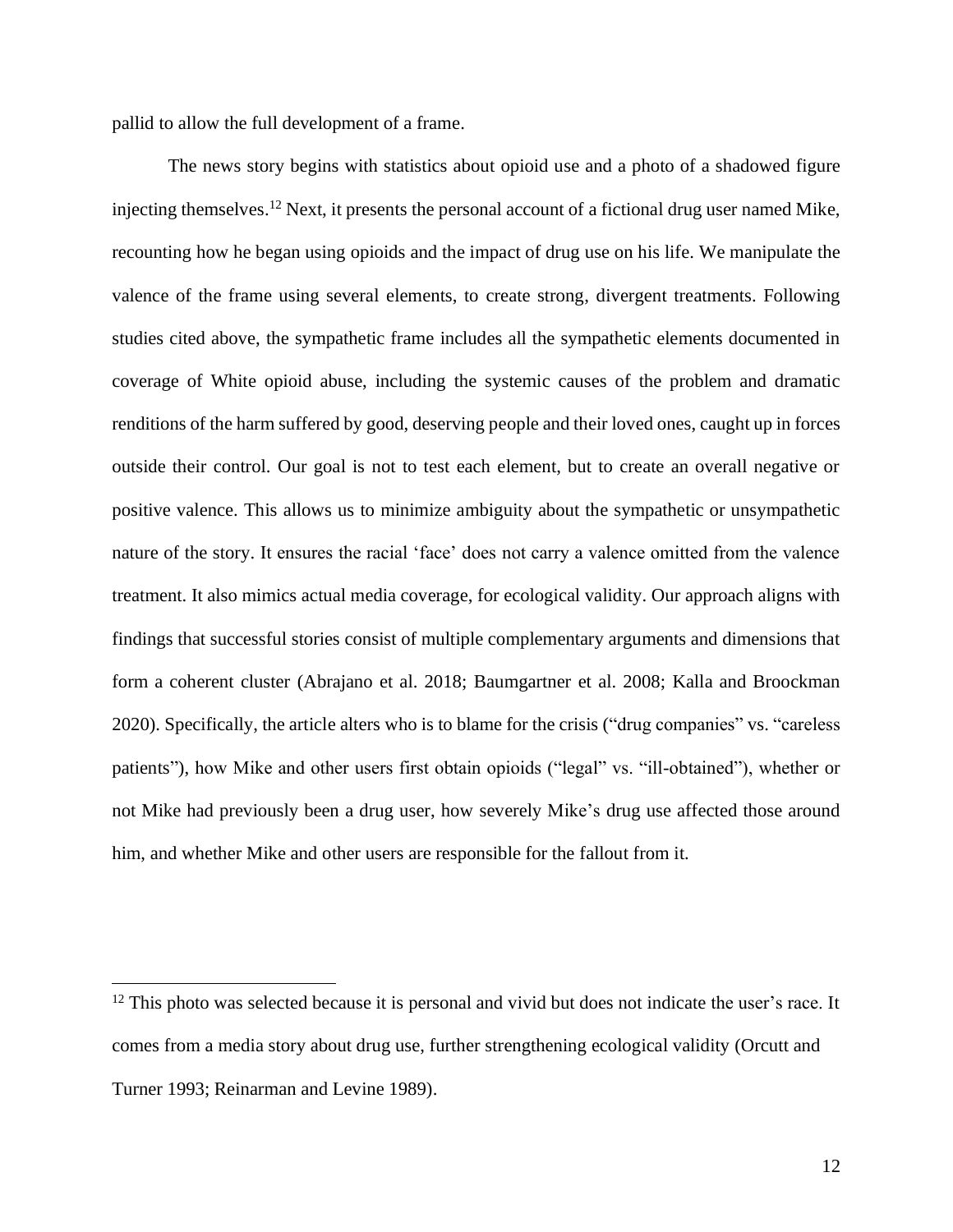To vary race, the article alters Mike's race and the racial group most affected by opioid use, following Sen and Wasow's framework (2016). Specifically, we use three references: a sentence describing the racial group most affected by opioids, the phrase "rural town" or "innercity," and an altered photo and textual description of an otherwise identical White or Black "Mike" (Appendix Figure A1).

We measure four post-treatment outcomes in the main sample. These measure different but related dimensions of responses to drug use: support for government-funded treatment over arrest; willingness to pay taxes for treatment programs; support for a candidate who advocates treatment over arrest; and, as a "subjective manipulation check" and potential mechanism, emotional reactions to users (Banks 2014; Gross 2008; Kane and Barabas 2019). Support for government-funded treatment over punishment is the main outcome of interest. It corresponds to the policy regime switch from harsh punishment when drugs are associated with unsympathetic frames of Black users to treatment policies when sympathetic frames of White users predominate. A willingness to pay additional tax dollars to fund such policies indicates even stronger support for treatment at a personal cost. Finally, an intention to vote for candidates who advocate such policies indicates a willingness to act on behalf of treatment policy. The latter two outcomes represent a hard "test" of sympathetic effects. Both surveys end with additional manipulation checks and racial predispositions measures.<sup>13</sup> The outcome variables, pre-treatment covariates, and moderators are described in detail in Appendix Table A3.

<sup>&</sup>lt;sup>13</sup> The moderators were unaffected by treatments in the main sample.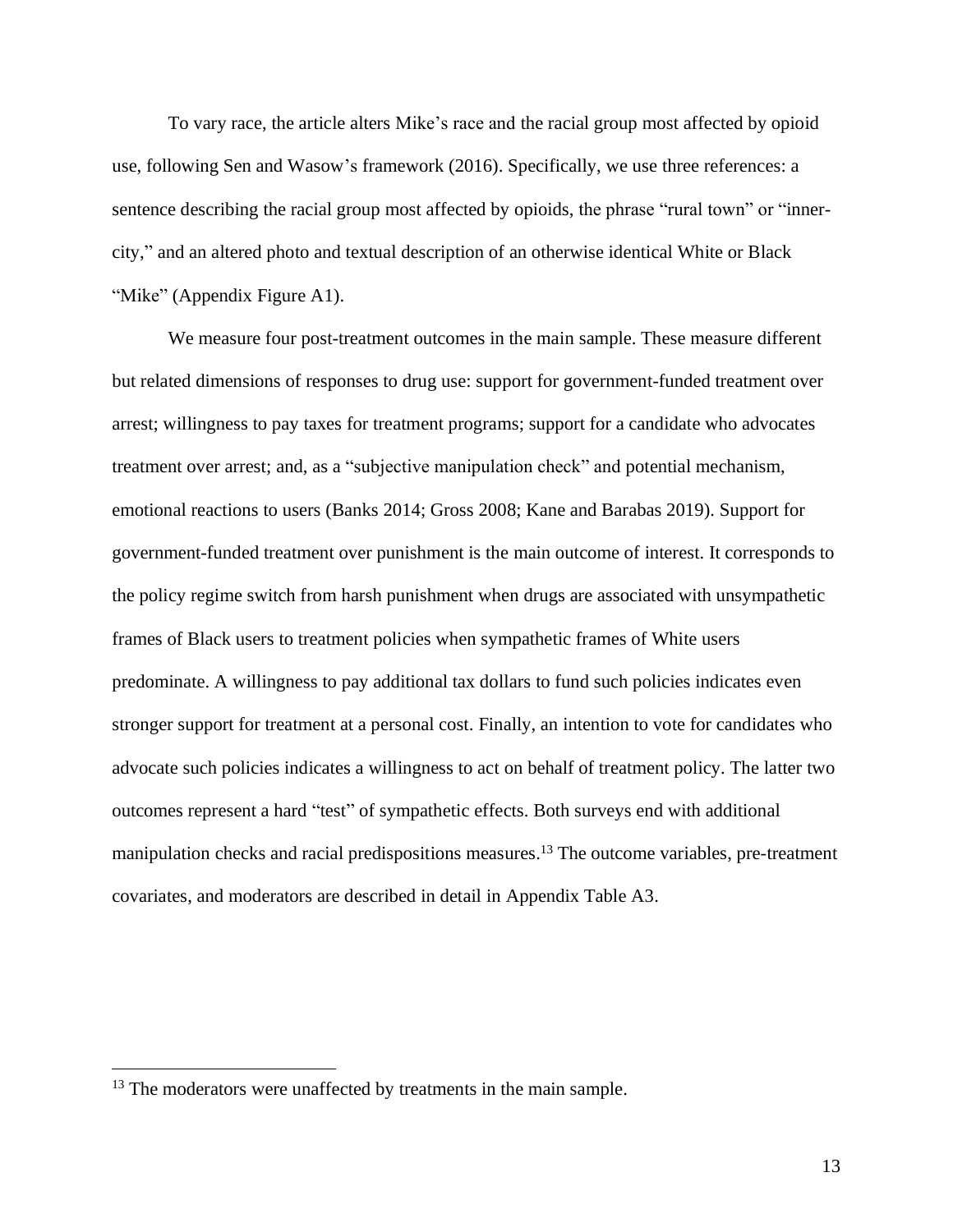## **Study 1: Manipulation checks**

To validate the treatments, we recruited 336 White American respondents through the firm Dynata. We used quotas to obtain a nationally representative sample on standard demographics. We randomized respondents to one of seven conditions: the five conditions described above, and two "no-race" conditions. The outcome variables measure perceptions and emotions, as subjective manipulation checks. Variables are coded 0 to 1, from least to most sympathetic, unless otherwise noted.

We begin with valence effects. First, we asked, "How sympathetic was the portrayal of opioid use in the news article that you just read?" The five-point response ranges from "Very unsympathetic" to "Very sympathetic." As expected, the sympathetic and unsympathetic conditions yield different ratings: 0.70 (corresponding to "sympathetic"), and 0.51 ("neither sympathetic nor unsympathetic") ( $p < 0.001$ ). However, while sympathetic stories are seen as sympathetic, unsympathetic coverage is perceived as neutral. This asymmetry is a substantively informative finding, suggesting the dominance of sympathetic frames. 14

In addition, the valence conditions move emotional responses to "drug addicts" in the expected direction (see Appendix Figure A2). Compared to the no-story control, sympathetic stories produce more sympathy and pity. Unsympathetic stories do not affect any of the three sympathetic emotions. By the same token, unsympathetic stories increase two of the three

<sup>&</sup>lt;sup>14</sup> In the NORC sample, we asked "how much sympathy do you feel for Mike?". Valence has a 19 percentage point effect (see Appendix A4 and Table A1).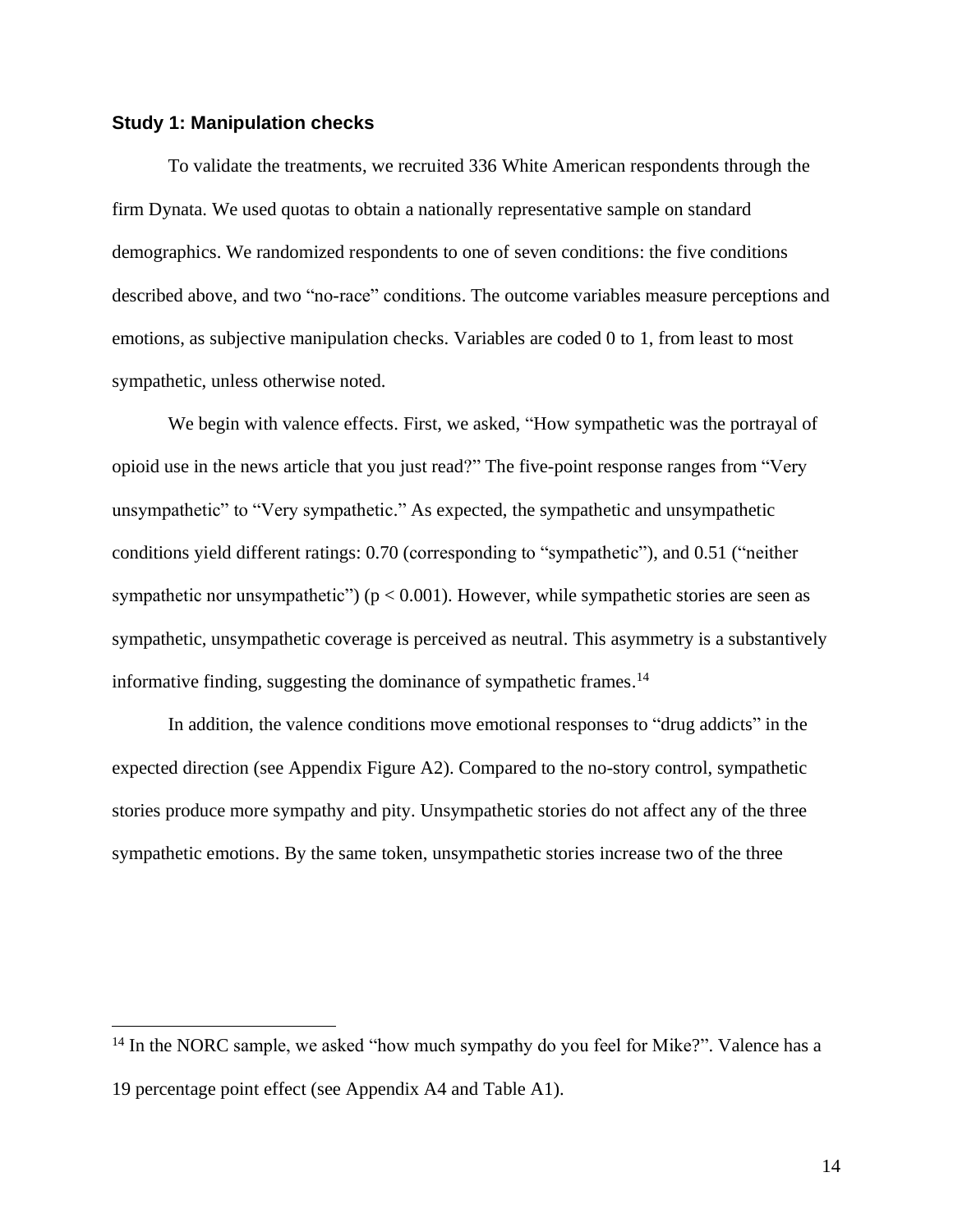negative emotions – anger and fear – while sympathetic stories only produce fear. Finally, the valence treatments differ significantly on most of the emotions.<sup>15</sup>

Also as expected, the racial frame in turn racializes perceptions.<sup>16</sup> Mike's race was perceived correctly by nearly every respondent. Furthermore, when Mike's race is unstated, most  $(52%)$  assume it is White, and only 4% believe he is Black.<sup>17</sup> These results are consistent with the long-term effect of the White 'face' of opioid abuse on perceptions of opioid users as White.<sup>18</sup>

To further assess perception of race, we asked, "When you think about opioid addicts, what percentage would you guess are White, Black, or of another race? For comparison, 64% of the U.S. adult population is White, 12% is Black, and 24% is of another racial group." We coded the open-ended responses into two binary variables: over-estimating Whites and over-estimating Blacks. Most respondents' perception aligned with their assigned story (see Appendix Figure A4). In the White conditions, 55% over-estimated the White percentage, compared to 40% and 17% in the control and Black conditions. The treatments also affected the Black percentage as expected.<sup>19</sup> The no-race conditions fall about half-way in between. This far into the opioid epidemic, many

<sup>&</sup>lt;sup>15</sup> The effect of valence on emotions replicates with the main sample, as explained later.

<sup>&</sup>lt;sup>16</sup> Race has no statistically significant main effects on emotions (Appendix Figure A3).

<sup>&</sup>lt;sup>17</sup> The other 44% were not sure or believed Mike's race was not mentioned

 $18$  The similarity with White stories informs our decision to omit no-race conditions from the main study. They would not make for a clear nonracial baseline.

<sup>&</sup>lt;sup>19</sup> The racial perception effects replicate in the main study (Appendix Table A2).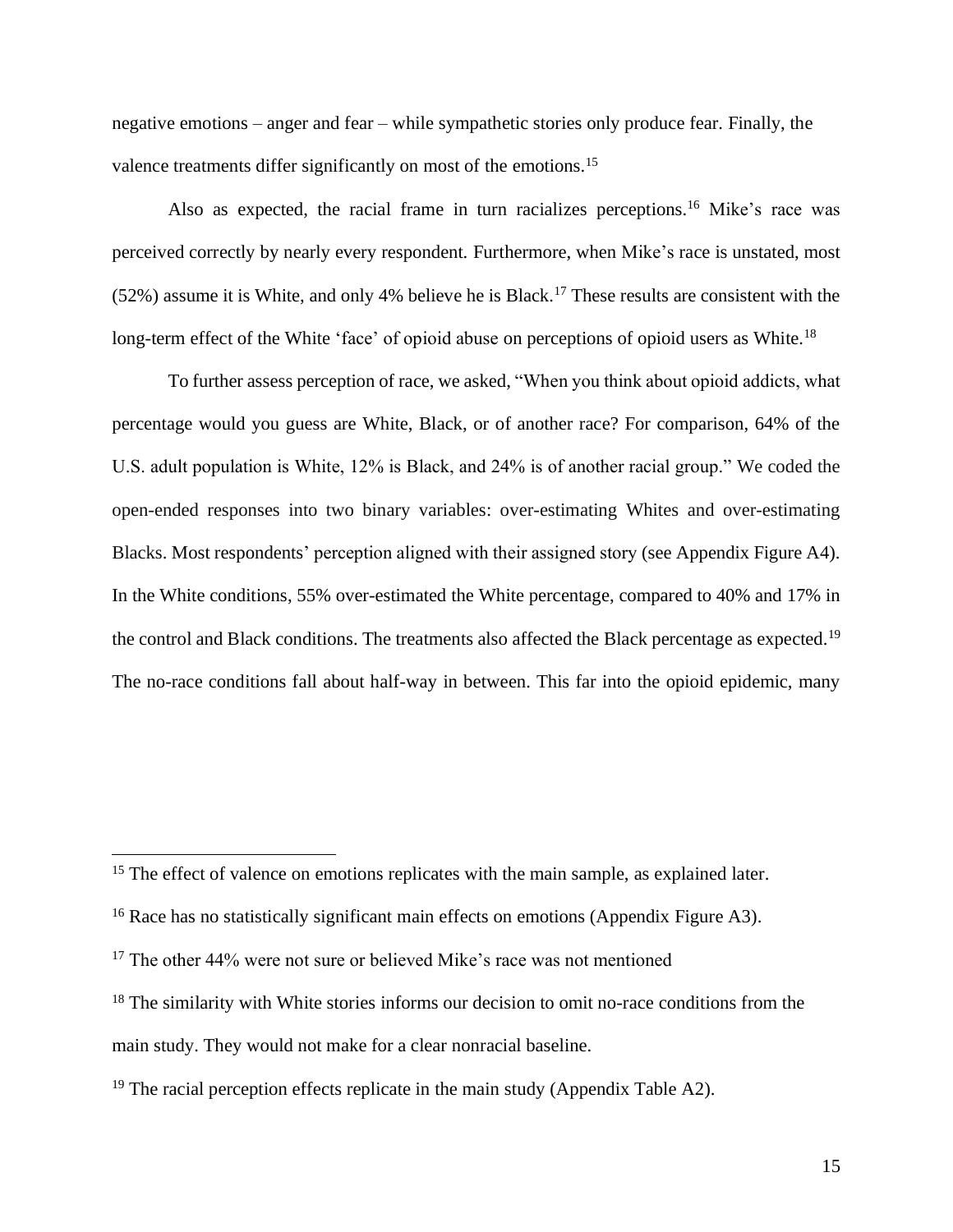believe opioid addicts are White. Yet news stories can greatly affect perceptions of opioid addicts' race, suggesting the White 'face' may be partly constructed in the media.<sup>20</sup>

## **Study 2: Main results**

Next, we turn to the main study. We designed it to test the effects of the treatments on four measures: three political outcomes (treatment policy, candidate, and taxes) and a scale of emotions. All variables are coded from 0 to 1, with higher values indicating sympathy or support for treatment, unless noted otherwise (Appendix Table A3). Across conditions, respondents were generally supportive of treatment over arrest, favored a candidate who supports such policies, and expressed moderately positive emotional responses towards drug addicts, but most were unwilling to pay increased taxes for treatment programs. Appendix Figure A5 displays these raw means, to provide a descriptive look at the data.

We regress each of the four outcomes on treatment indicators and pre-treatment covariates (*age, region, education, gender*, *income*, *partisanship*, and *ideology)*. <sup>21</sup> We use logistic regression for the binary outcome (treatment policy), and OLS otherwise. Figures 1-3 display the average treatment effects, in percentage points.<sup>22</sup>

We start with the valence hypotheses, *sympathy* and *antipathy* (Figure 1). Compared to the no-story control, favorable coverage should generate support for opioid addicts, and

<sup>22</sup> These are extracted from regressions in Tables A4-A10, using the equations in Appendix A2.

 $20$  The Dynata study also included the same perception question about "drug addicts." Respondents generalize their racial perception from "opioid" to "drug" addicts only when the story is about Blacks. Results available upon request.

<sup>&</sup>lt;sup>21</sup> Partisanship and ideology are seven-point scales. Results are unchanged with terciles.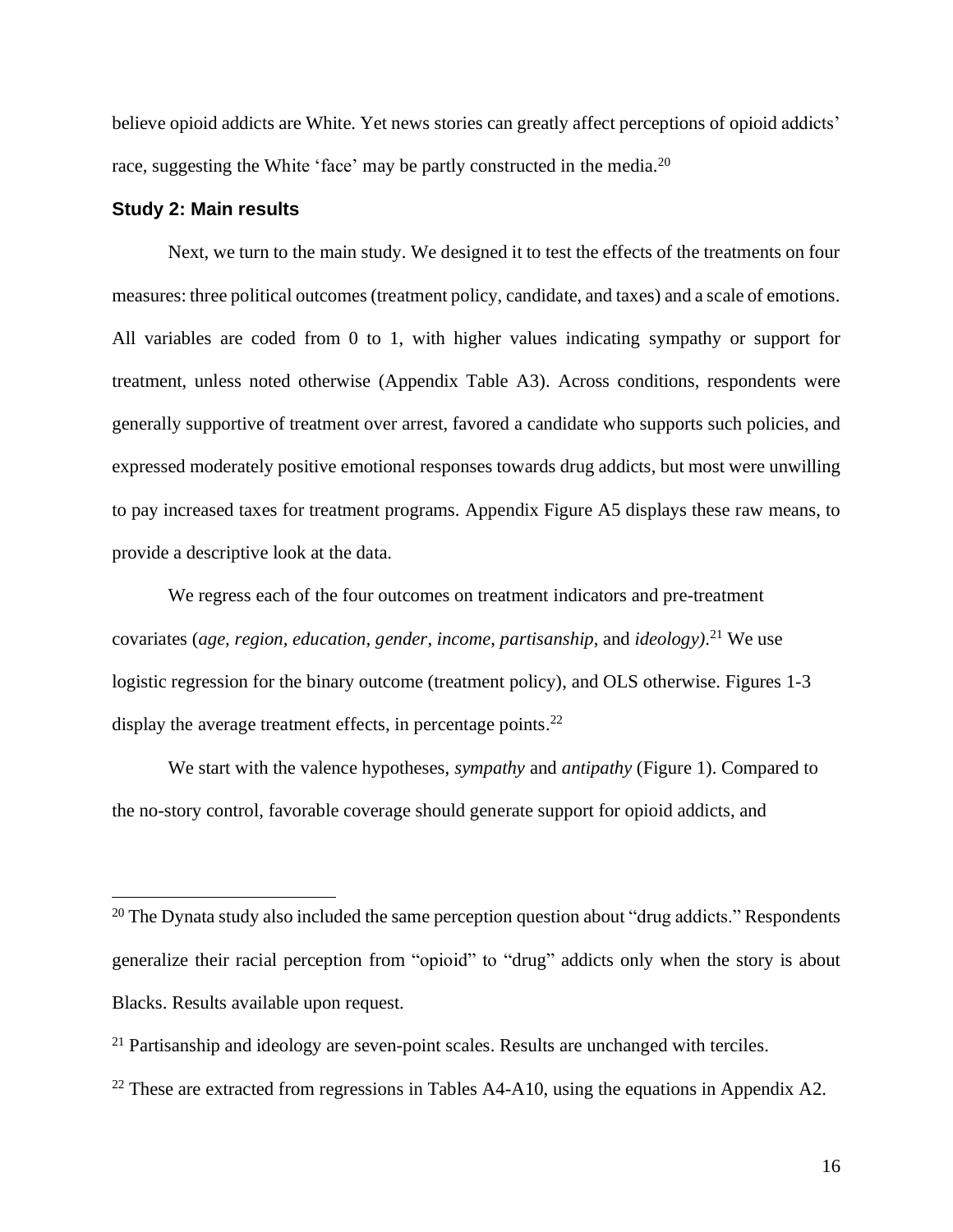unfavorable coverage should do the opposite, for each target race. As the *sympathy* hypothesis predicts, the sympathetic White condition increases support by statistically and substantively significant amounts, on three of the four outcomes: treatment policies (21 points), a candidate who favors treatment (8 points), and sympathetic emotion (4 points). Likewise, the sympathetic Black condition increases support, for all four outcomes: treatment (13 points), candidate (6 points), taxes (5 points), and emotions (5 points). Overall, the strongest of these effects are on policy and candidates, and the weakest are on taxes and emotion. However, the second valence hypothesis – *antipathy* – is not supported. Specifically, the unsympathetic White and Black conditions each affect only one outcome – emotions – and only mildly (Figure 1). Sympathetic stories are powerful, while negative stories make no difference.



*Figure 1: Comparing each treatment to the no-story control*

*Estimates are percentage point marginal effects from Logit (for policy) or OLS models, with 95% CIs. Models control on demographics, party, and ideology.*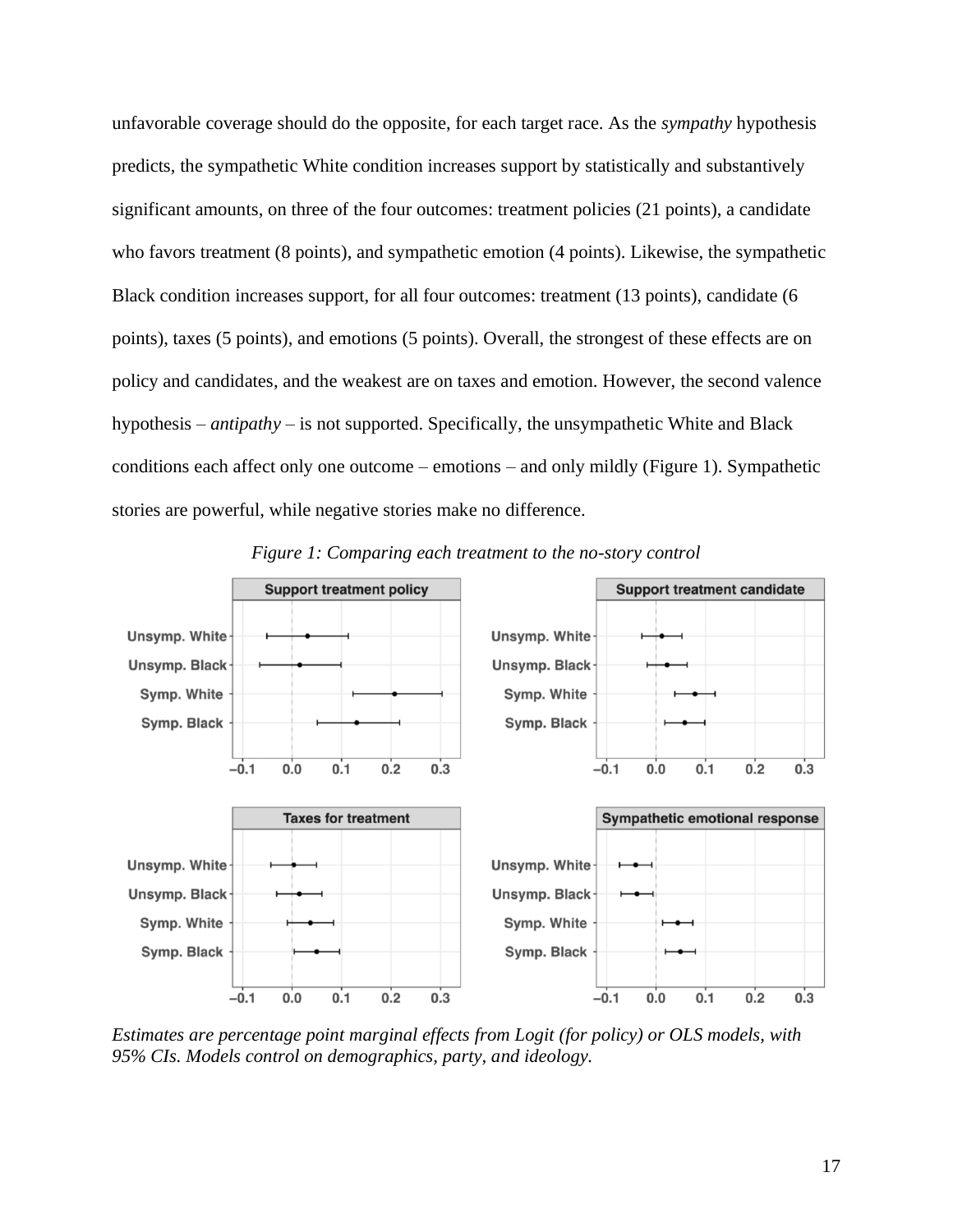We test the final *full valence hypothesis* by comparing the valence conditions to each other, within each racial frame (Figure 2). As predicted, relative to the unsympathetic White condition, the sympathetic White condition generates strong, statistically significant support on three of the four outcomes: policy (18 points), candidate (7 points), and emotion (8 points). In addition, relative to the unsympathetic Black condition, the sympathetic Black condition increases support for policy (8 points) and emotions (8 points). As the *full valence hypothesis* predicts, favorable coverage produces more sympathetic responses than unfavorable coverage.





*Estimates are percentage point marginal effects from Logit (for policy) or OLS models, with 95% CIs. Models control on demographics, party, and ideology.*

Next, we test the racialization hypotheses. As already seen in Figure 1, the *Anti-Black hypothesis* is not supported. Specifically, the sympathetic story about Black users increases support for all four outcomes. That is, racial bias does not prevent the effect of a sympathetic portrayal of Black users. White respondents do react favorably to sympathetic portrayals of Black users. In addition, as the *Pro-White hypothesis* predicts, the unsympathetic White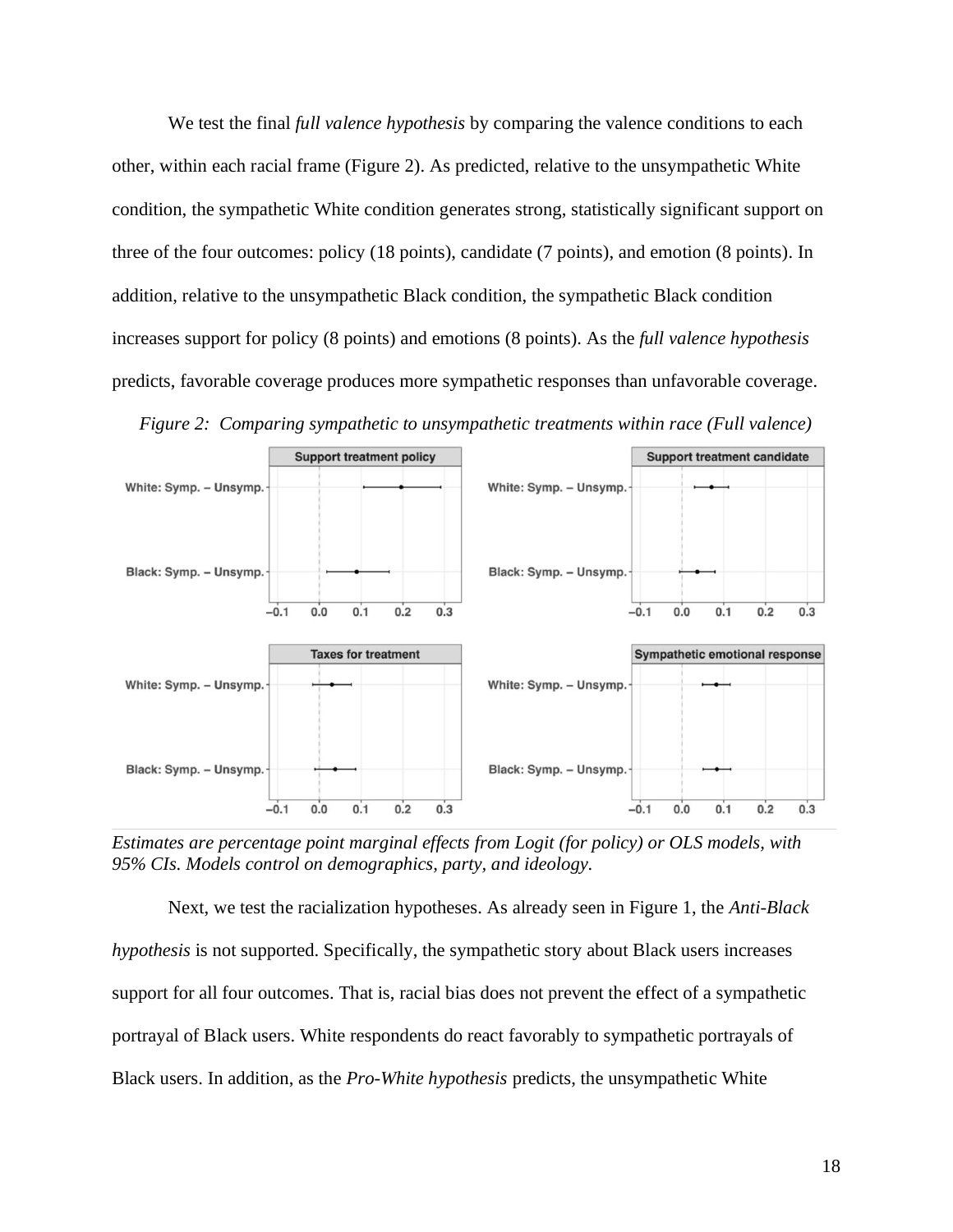treatment has no significant effects on outcomes (except emotions). However, neither does the Black unsympathetic story (Figure 1). Even negative portrayals of stigmatized Black behavior do not reduce support for treatment, suggesting that anti-Black antipathy has limits.



*Figure 3: Comparing White and Black treatments (Racial hypotheses)*

*Estimates are percentage point marginal effects from Logit (for policy) or OLS models, with 95% CIs. Models control on demographics, party, and ideology.* 

However, respondents do not respond to portrayals of Blacks and Whites equally. The *racially selective sympathy hypothesis* receives some support, as seen in Figure 3. Specifically, the sympathetic condition generates less support for treatment policy with Black than White users. The deficit is 8 points, statistically and substantively significant. That said, the other three outcomes show no racially selective sympathy effects. In addition, there is no evidence for the *racial antipathy hypothesis*: unsympathetic coverage does not generate more antipathy with Black than White addicts (Figure 3). Taken together, these results show racial bias exists but is limited to policy views. In addition, they point to racially selective sympathy rather than racially selective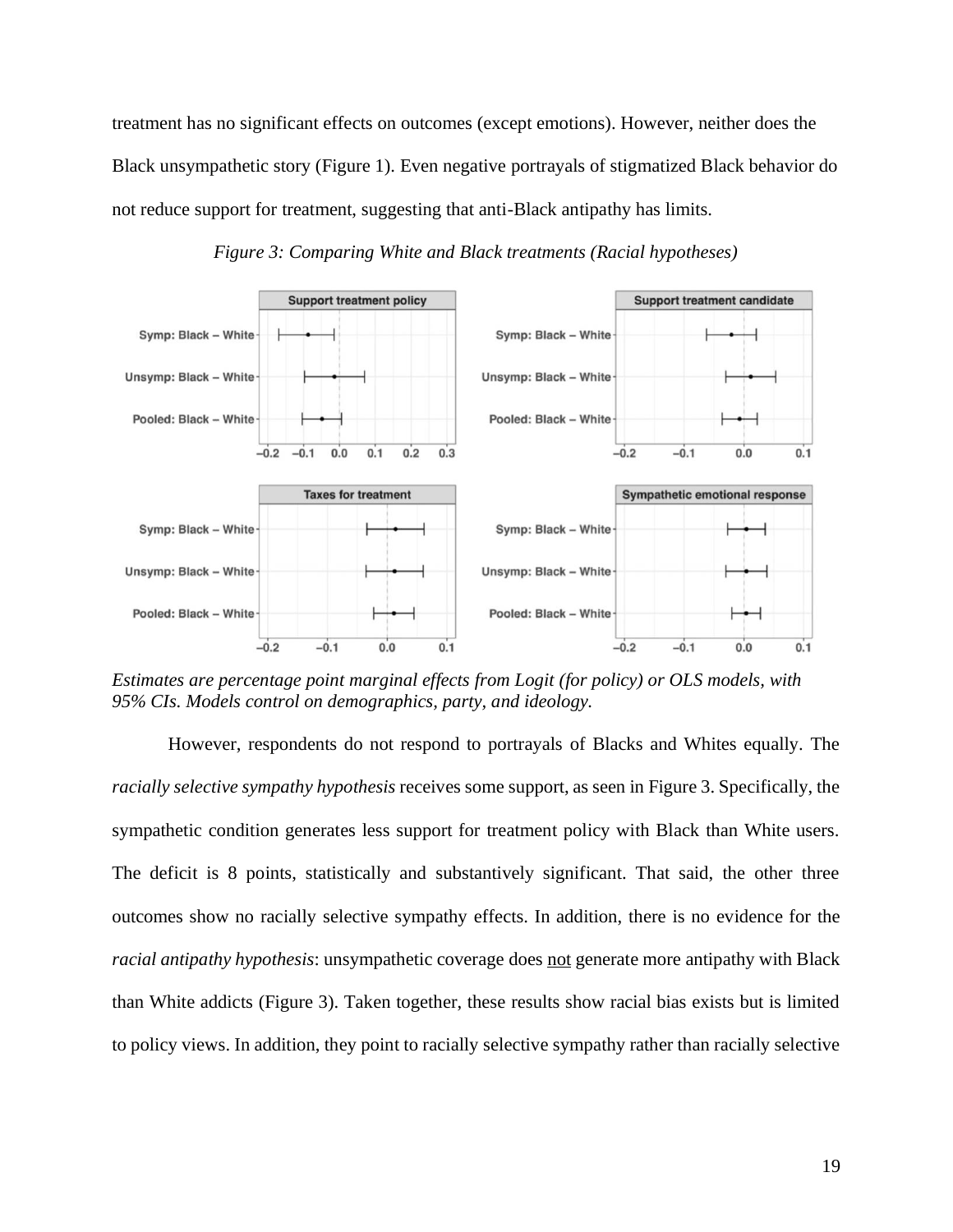antipathy. In the contemporary opioid crisis, racial bias is partly caused specifically by a weaker policy response to sympathetic coverage of Blacks than Whites.

Finally, to test the *racial main effect* hypothesis, we compare the pooled Black and White conditions. As Figure 3 shows, this hypothesis is generally not supported. While the Black conditions decrease support for treatment policy by about 5 percentage points, this effect is somewhat uncertain ( $p < 0.10$ ). For the remaining outcomes, the effects are substantively and statistically insignificant. Racial bias manifests clearly only with sympathetic coverage.

We conducted a series of robustness checks. First, we conducted a CACE analysis using racial over-estimating (Appendix A7). The racial main effects are similar with CACE and ATE. Second, we tested whether low prior exposure to opioid news, or high exposure to opioid deaths, moderate the treatment effects, finding it does not do so consistently (Appendix A8).<sup>23</sup>

These results lead to several conclusions. First, sympathetic stories increase support for users, while unfavorable coverage rarely matters. That is, respondents have sympathetic baseline opinions that can be made more – but not less – sympathetic. This is consistent with the cumulative effects of sympathetic coverage. A single unsympathetic story cannot counteract exposure to a high volume of sympathetic coverage, which speaks to the power of sympathy as a framing device. Second, valenced coverage strongly affects policy and candidate support, but rarely changes willingness to increase taxes. Sympathetic coverage has its limits at concrete costs. Finally, the positive effect partly varies by target race. The sympathetic White story produces more support

<sup>&</sup>lt;sup>23</sup> Personal opioid abuse is not our focus and would be under-reported. Instead, we test whether valence is moderated by state-level opioid mortality rate, and we find it is not. Results available upon request. This analysis was not preregistered.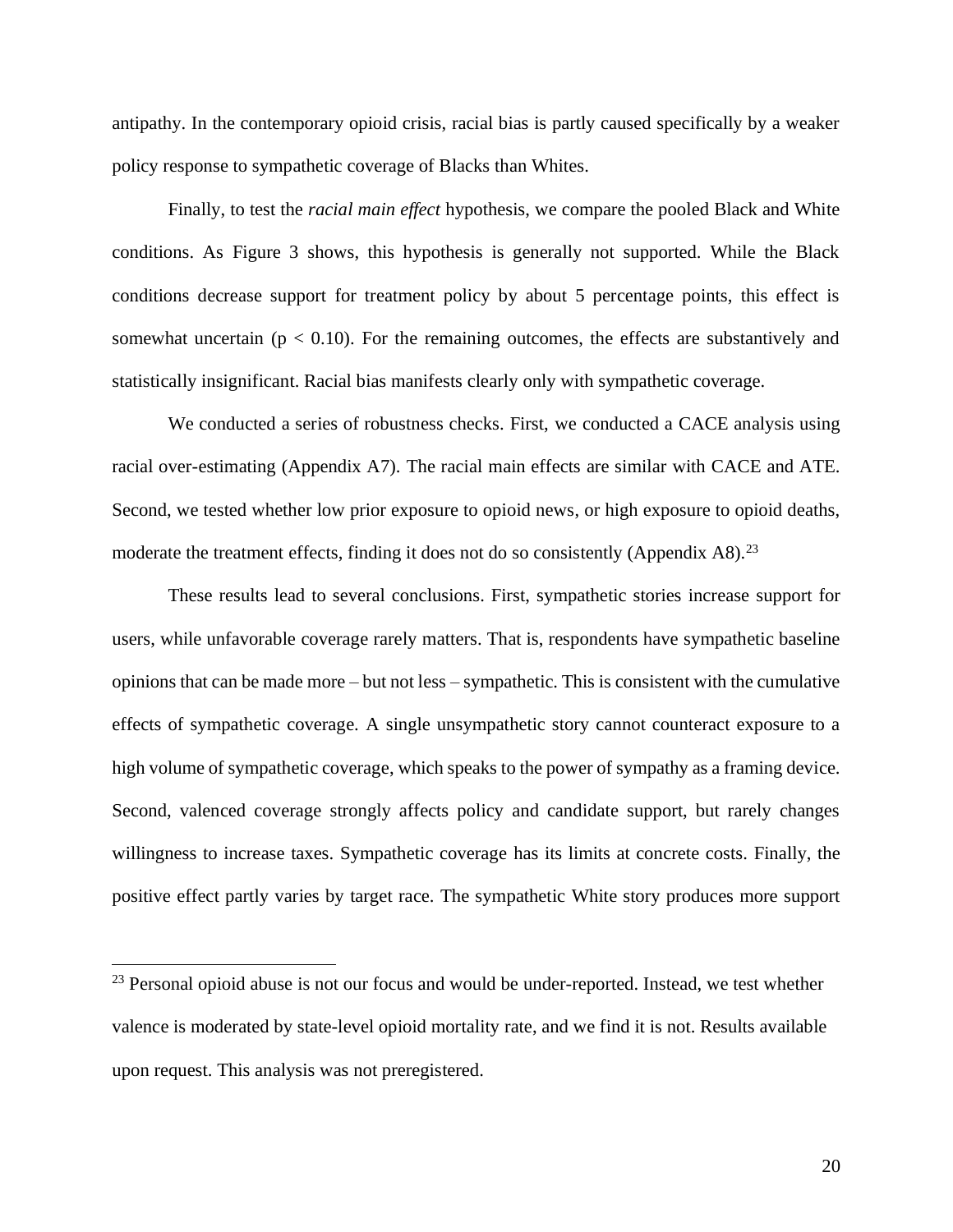for treatment policy than its Black counterpart. Sympathetic frames do matter for Blacks, but not as strongly as for Whites.

## *Moderating effects of racial predispositions*

The racial 'face' of drug users may matter more for those with more negative racial predispositions. To test this *racial moderator hypothesis*, we re-estimate the regressions, including interactions with three racial predispositions in turn: *racial resentment, racial stereotypes*, or *White identity*. <sup>24</sup> Appendix Tables A11-15 present the results. As detailed below, they show significant interaction effects for racial stereotypes and racial resentment.<sup>25</sup> To further test these effects, we also estimate treatment effects on subsets of resentment and stereotypes (Figure 4 and Appendix Figure A6). Because these figures use subsets, their significance levels may differ slightly from the interaction models. 26

We find that racial resentment moderates *racially selective sympathy*. First, resentment moderates the impact of sympathetic Black versus sympathetic White coverage, on candidates and taxes (Appendix Table A12). That is, respondents who hold Blacks responsible for their unequal situation are more affected by the racial 'face' of sympathetic coverage.<sup>27</sup> Furthermore,

 $24$  Each moderator is used in a separate model. We use terciles for racial resentment and White identity, and a binary split for racial stereotypes. The lowest category is the baseline.

 $25$  But not for White identity, as shown in Tables A11-15.

<sup>&</sup>lt;sup>26</sup> Regression tables for figures are available upon request. All these analyses were preregistered. <sup>27</sup> This racially selective sympathy effect carries over to an overall *racial main effect* on candidate support, and  $p = 0.052$  for taxes (Appendix Table A15). Racial resentment and racial stereotypes do not moderate valence effects or motivated racial effects.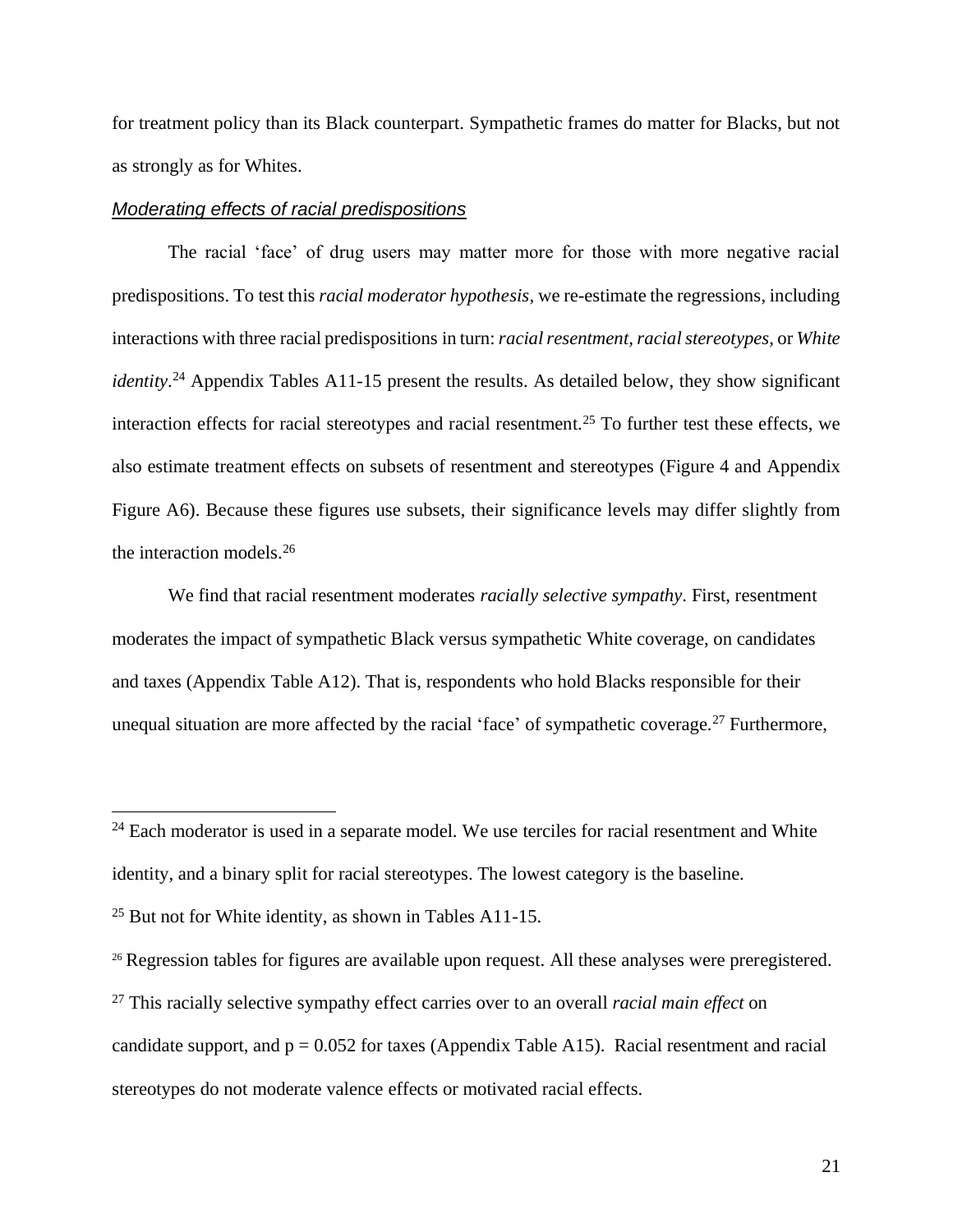as Figure 4 shows, racial 'face' effects are located entirely among high-resentment respondents. Specifically, low-resentment respondents exhibit no racial treatment effects. By contrast, those who blame Blacks' work ethic and deny their disadvantage exhibit *racially selective sympathy* effects on policy and candidates.<sup>28</sup> <sup>29</sup>



*Figure 4: Comparing Black and White treatments (Racial hypotheses, by racial resentment)* Moderator ▲ Low RR ● High RR

*Estimates are percentage point marginal effects from separate Logit (for policy) or OLS models on the top and bottom terciles of racial resentment, with 95% CIs. Models control on demographics, party, and ideology.* 

 $28$  While the interaction effect on policy is not statistically significant (Table A12), the effect is significant for high-resentment respondents and not for low-resentment respondents (Figure 4). For taxes, there is a significant interaction (Table A12) but a non-significant effect in Figure 4. <sup>29</sup> The racially selective sympathy effect largely accounts for the overall racial main effect on resentful respondents, further evidence of the asymmetric role of sympathy (Figure 4).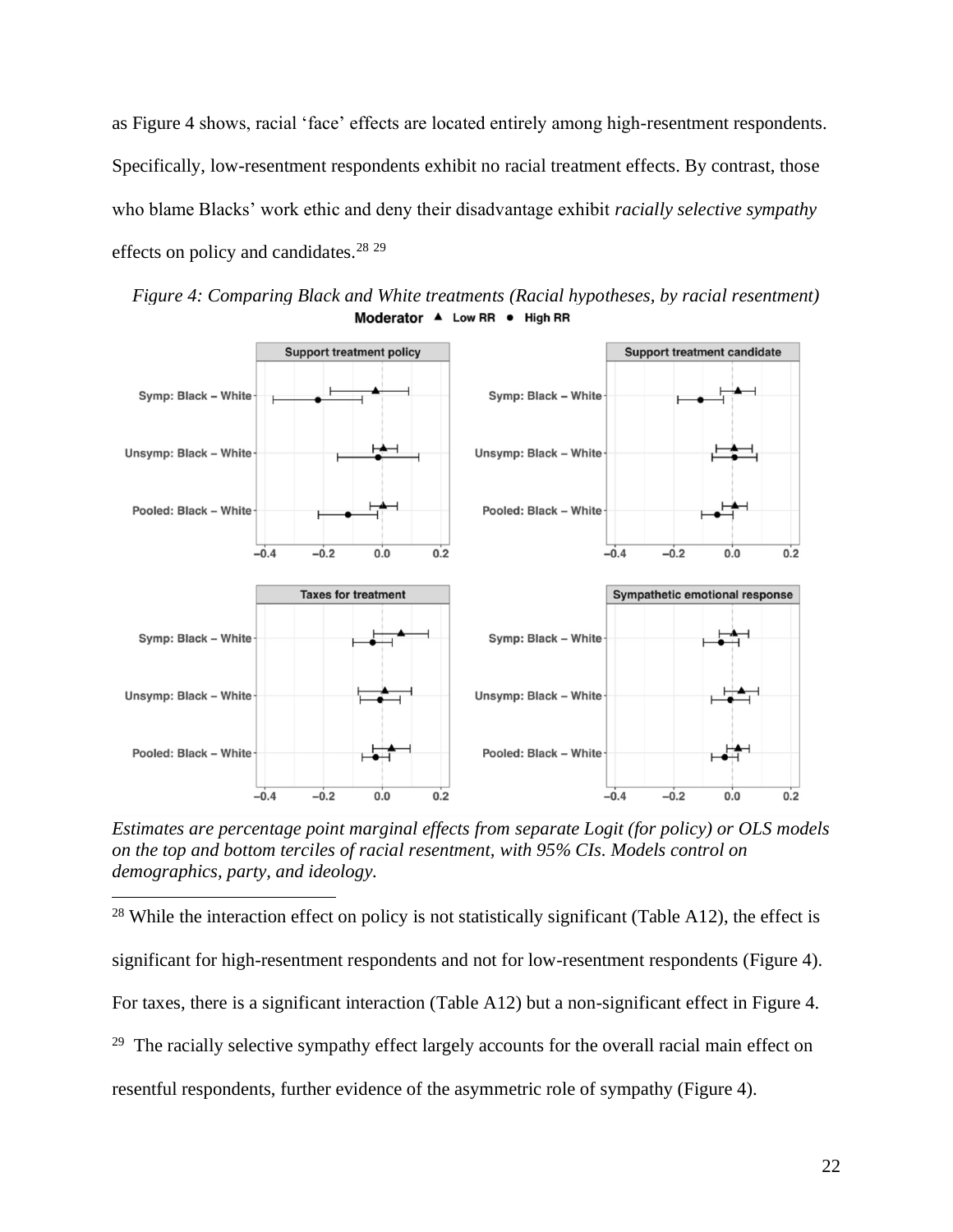Racial stereotypes also moderate the racial frame effects, but less consistently. In line with *racially selective sympathy*, treatment policy gets less support with the sympathetic Black than White 'face' among the top half of the stereotype distribution (Appendix Table A12). In fact, the Black 'face' of sympathetic coverage loses 37 points of support from high-stereotype respondents, and loses no support from low-stereotype respondents (Appendix Figure A6). To be sure, *racial antipathy* is also supported: *unfavorable* coverage also elicits less policy support with a Black than White 'face' among those high in racial stereotypes (Appendix Table A14).<sup>30</sup> However, this racial antipathy effect is less than half the size of the racially selective sympathy effect (Appendix Figure A6). Finally, stereotypes only moderate the effect on policy, not other outcomes. Overall, then, the stereotypes analyses offer additional – though inconsistent – evidence of racially selective sympathy. What *is* consistent, nevertheless, is the location of racially selective sympathy when it exists: respondents with negative views of Blacks' work ethic.

In sum, racially selective sympathy is located among those with negative racial predispositions. Only high-resentment respondents offer less support for policy and candidates with sympathetic Black than White 'faces.' Only high-stereotype respondents give less policy support with sympathetic Black than White opioid users.<sup>31</sup> While these estimates are noisy and

<sup>30</sup> These two effects add up to a *racial main effect* from Black vs. White coverage among stereotyping Whites (Appendix Table A15). However, this is driven by sympathetic coverage (Appendix Figure A6). In addition, racial stereotypes do not moderate other effects. <sup>31</sup> Racial predispositions do not moderate treatment effects on emotions, suggesting they affect how Whites translate news stories into political views rather than more general sentiments.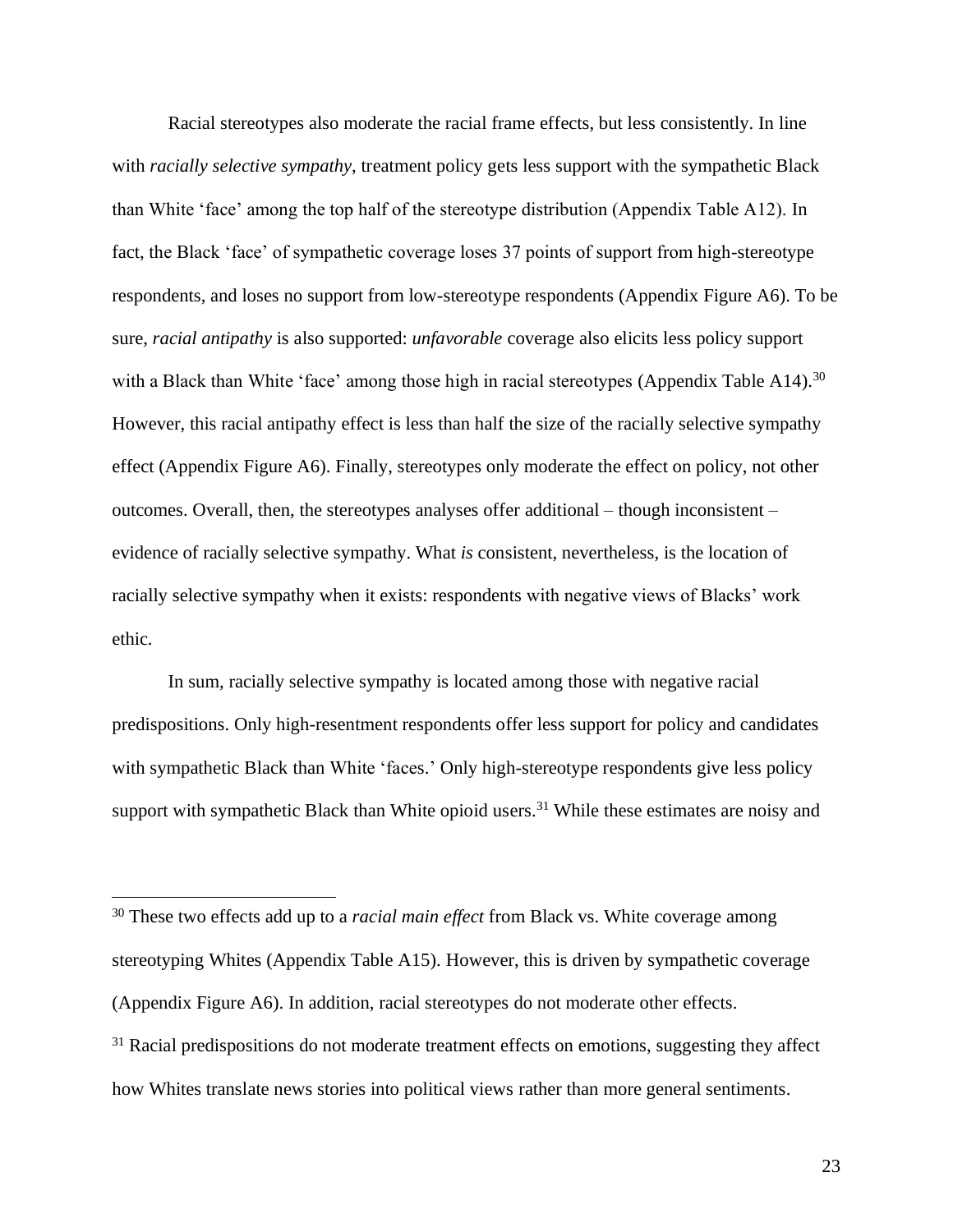not always consistent across outcomes, they locate racially selective sympathy entirely among those with negative views of Blacks.

#### *Moderating effects of political ideology and partisanship*

Finally, while these moderator effects support theories of racialization, they do not rule out the alternative explanation: racial coverage may also be moderated by political ideology and partisanship. Specifically, the *ideological null hypothesis* predicts the racial treatment effects are not moderated by political ideology or partisanship after accounting for racial predispositions. To test it, we switch the racial predisposition interactions with ideology or partisanship interactions and include controls for racial predispositions (Appendix Tables A16-20). The results largely support this ideological null hypothesis, with one exception: the Black 'face' of sympathetic coverage affects conservatives more than liberals regarding taxes (Appendix Tables A16-17). That is, conservatives are more reluctant than liberals to pay increased taxes for treatment when exposed to sympathetic Black portraits relative to the control and sympathetic White conditions. Otherwise, ideology and party have no consistent moderating effects.

#### **Conclusion**

Can sympathetic media frames shift policy preferences away from punishment and towards assistance? Does sympathetic coverage affect policy preferences primarily when it focuses on Whites? With few exceptions, across issue domains, studies of media frames have not been able to answer these questions, because they have not disentangled race and valence.

We applied these questions to opioid abuse, a public problem with a staggering toll. According to existing studies, the sympathetic White 'face' of news about opioids helps explain the widespread support for treatment over punishment. To our knowledge, however, this hypothesis has not been tested causally. Moreover, we do not know if the White racial 'face'

24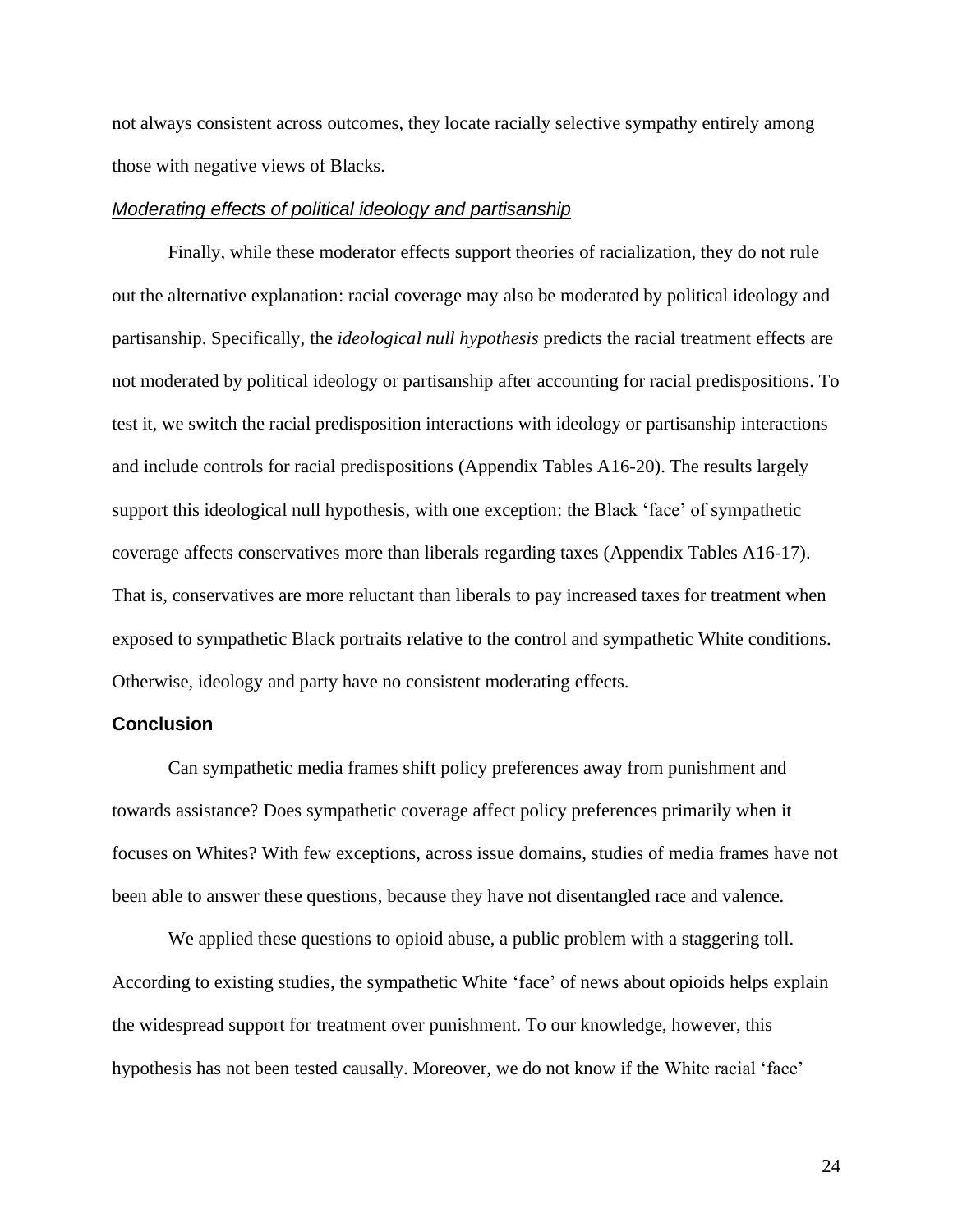matters regardless of valence, or if valence matters regardless of race. We varied the racial 'face' and valence of opioid abuse. We used ecologically valid narrative treatments, and two samples, including a large population-based White sample.

First, sympathetic frames increase support for treatment policy and for candidates who favor it. In contrast, unsympathetic frames have no effect. This may be because opioid abuse is already established as a sympathetically valenced problem in the eyes of many White Americans. In any case, it points to the asymmetry of sympathy and antipathy and the neglected importance of sympathetic frames in studies of framing effects.

Second, sympathetic frames increase political support even when featuring Blacks, but matter most when they focus on Whites. Media frames shape public opinion along a gradient of racial hierarchy. Unlike existing studies, which focus on negative constructions of disadvantaged racial groups, we compared negative and positive frames of advantaged and disadvantaged racial groups (Gilens 1999; Mendelberg 2001; Valentino 1999). We find that the racial 'face' affects support for generous policy even with a sympathetic frame featuring "deserving" victims. Racial antipathy is not the only explanation for political views; racially selective sympathy is as well.

Third, media has a causal impact on support for health policy. Support for treatment rises with exposure to sympathetic frames. This suggests media framing of opioid abuse helps explain the high support for treatment-oriented policy responses. The findings may generalize to other crises, such as pandemics.

This study investigates the racialized responses of an advantaged racial group (White Americans) to stories of the groups prevalent in news coverage of drug abuse (White and Black racialized groups). Future research should consider how the effects may vary across racial groups.

25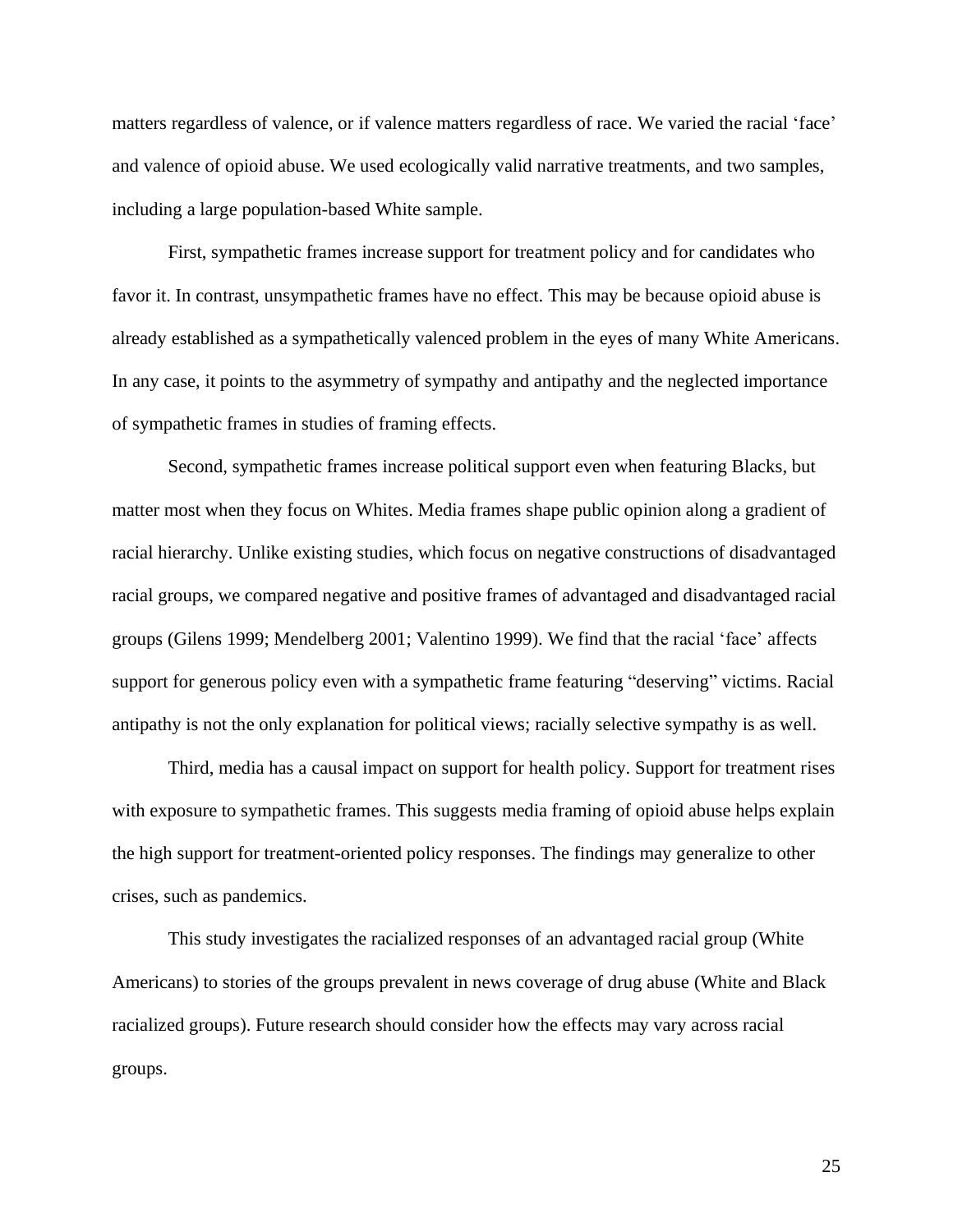This research has policy implications. Opioid use is currently framed sympathetically, as a public health issue that affects deserving White "victims" rather than Black "criminals." This gives policymakers the ability to focus on treatment, as opposed to the punitive approaches that have long dominated American drug policy (Kim, Morgan, and Nyhan 2020). However, if media portrays opioid use as increasing among minoritized populations, support for government-funded treatment may decline – even if the coverage is sympathetic.

Nevertheless, sympathetic coverage of minoritized populations does generate support for assistance. This implies that sympathetic frames, such as videos of Black victims of police brutality, or Latinx children in ICE facilities, may increase the public's willingness to aid the victims (Haynes, Merolla, and Ramakrishnan 2016). More generally, this research highlights the need to further examine the role of sympathetic framing in the definition of public crises in a range of racialized issues.

#### **Acknowledgements**

We would like to thank Sean Kates and seminar participants at Princeton University and Dartmouth College for helpful feedback and comments. We also thank our anonymous reviewers for their feedback and Nehemiah Teferi for assistance in formulating the design. Previous versions of this manuscript were presented at the 2020 annual meetings of the American Political Science Association and the Western Political Science Association.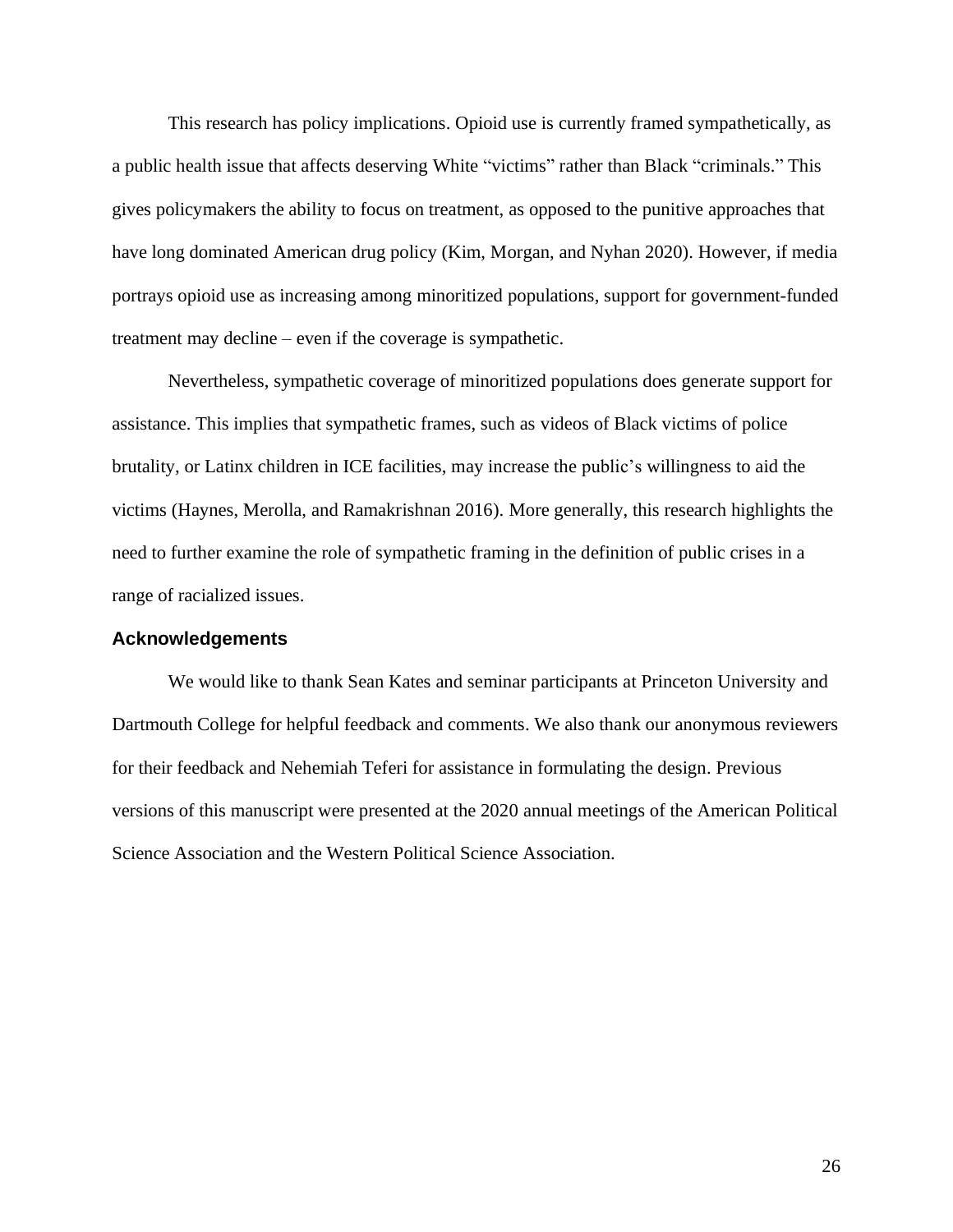## **References**

- Abrajano, Marisa A., Christopher S. Elmendorf, and Kevin M. Quinn. 2018. "Labels vs. Pictures: Treatment-Mode Effects in Experiments About Discrimination." *Political Analysis* 26(1): 20–33.
- Alexander, Michelle. 2010. *The New Jim Crow: Mass Incarceration in the Age of Colorblindness*. New York: New Press.
- Banks, Antoine J. 2014. "The Public's Anger: White Racial Attitudes and Opinions Toward Health Care Reform." *Political Behavior* 36(3): 493–514.
- Blendon, Robert J., and John M. Benson. 2018. "The Public and the Opioid-Abuse Epidemic." *New England Journal of Medicine* 378(5): 407–11.
- Bobo, Lawrence D., and Devon Johnson. 2004. "A Taste for Punishment: Black and White Americans' Views on the Death Penalty and the War on Drugs." *Du Bois Review: Social Science Research on Race* 1(1): 151–80.
- Baumgartner, Frank R., Suzanna L. De Boef, and Amber E. Boydstun. 2008. *The Decline of the Death Penalty and the Discovery of Innocence.* Cambridge; New York: Cambridge University Press.
- Brown, Lauren, and Reginald Tucker-Seeley. 2018. "Commentary: Will 'Deaths of Despair' among Whites Change How We Talk about Racial/Ethnic Health Disparities?" *Ethnicity & Disease* 28(2): 123-128.
- Butler, Ryden, Brendan Nyhan, Jacob M. Montgomery, and Michelle Torres. 2018. "Revisiting White Backlash: Does Race Affect Death Penalty Opinion?" *Research & Politics* 5(1): 1- 9.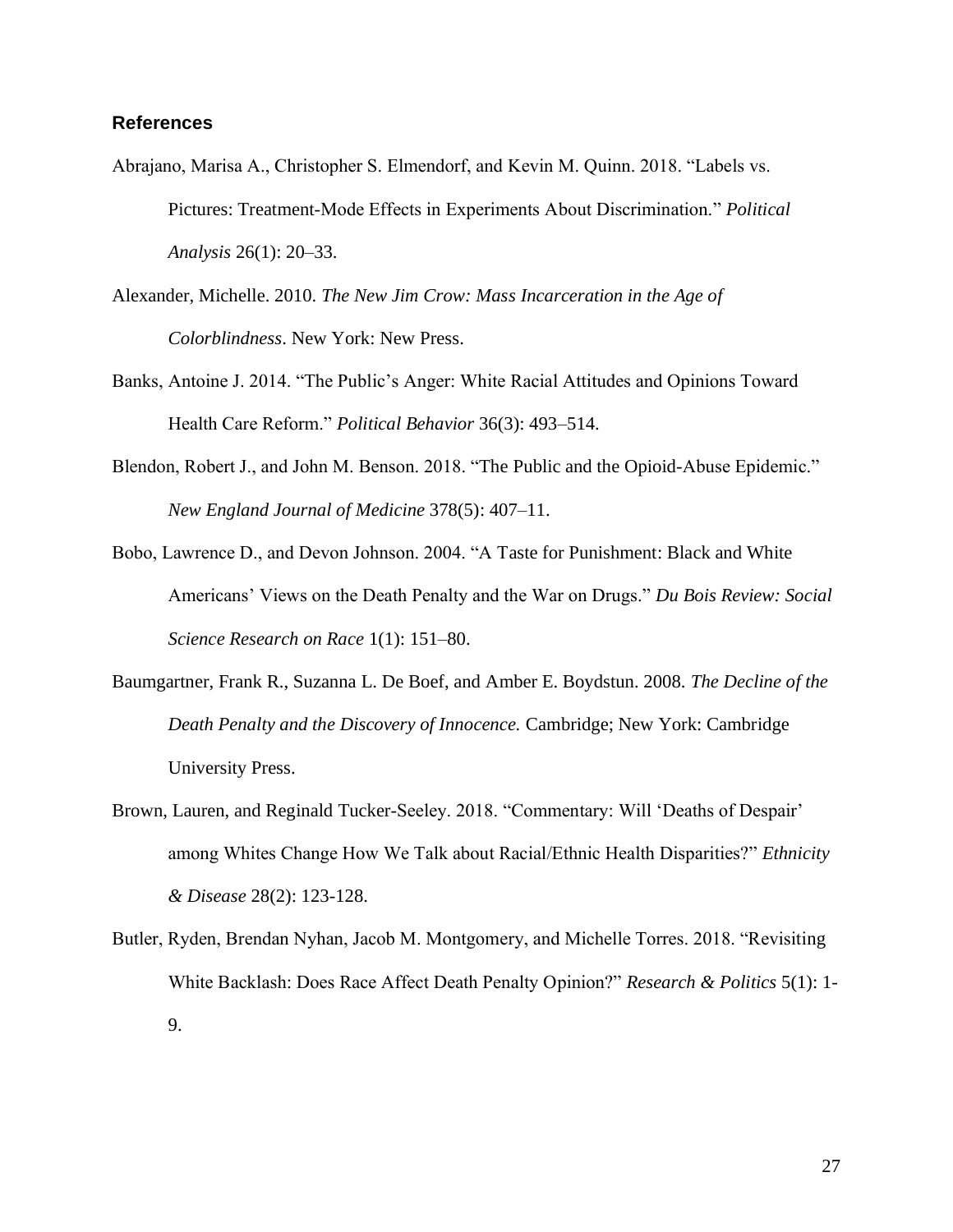- Centers for Disease Control and Prevention. 2021a. "America's Drug Overdose Epidemic: Putting Data to Action." [https://www.cdc.gov/injury/features/prescription-drug](https://www.cdc.gov/injury/features/prescription-drug-overdose/index.html)[overdose/index.html](https://www.cdc.gov/injury/features/prescription-drug-overdose/index.html) (accessed: January 20, 2021).
- Centers for Disease Control and Prevention. 2021b. "Drug Overdose."

<https://www.cdc.gov/drugoverdose/index.html> (accessed: January 20, 2021).

- Centers for Disease Control and Prevention. 2021c. "The Drug Overdose Epidemic: Behind the Numbers."<https://www.cdc.gov/drugoverdose/data/index.html> (accessed: January 20, 2021).
- Chong, Dennis, and James Druckman. 2007. "Framing Theory." *Annual Review of Political Science* 10(1): 103-126.
- Chudy, Jennifer. 2020. "Racial Sympathy and Its Political Consequences." *The Journal of Politics* 83(1): 122–36.
- Cobbina, Jennifer. 2008. "Race and Class Difference in Print Media Portrayals of Crack Cocaine and Methamphetamine." *The Journal of Criminal Justice and Popular Culture* 15(2): 145–67.
- Cohen, Andrew. 2015. "How White Users Made Heroin a Public-Health Problem" *The Atlantic*. [https://www.theatlantic.com/politics/archive/2015/08/crack-heroin-and-race/401015/.](https://www.theatlantic.com/politics/archive/2015/08/crack-heroin-and-race/401015/)
- Collins, Michael. 2019. "No Gentler War on Drugs: How Race Made the Opioid Crisis." *Boston Review*. [http://bostonreview.net/forum/how-race-made-opioid-crisis/michael-collins-no](http://bostonreview.net/forum/how-race-made-opioid-crisis/michael-collins-no-gentler-war-drugs)[gentler-war-drugs.](http://bostonreview.net/forum/how-race-made-opioid-crisis/michael-collins-no-gentler-war-drugs)
- Cook, Amy Kyle, and Henry H. Brownstein. 2017. "Public Opinion and Public Policy: Heroin and Other Opioids:" *Criminal Justice Policy Review* 30(8): 1163-1185.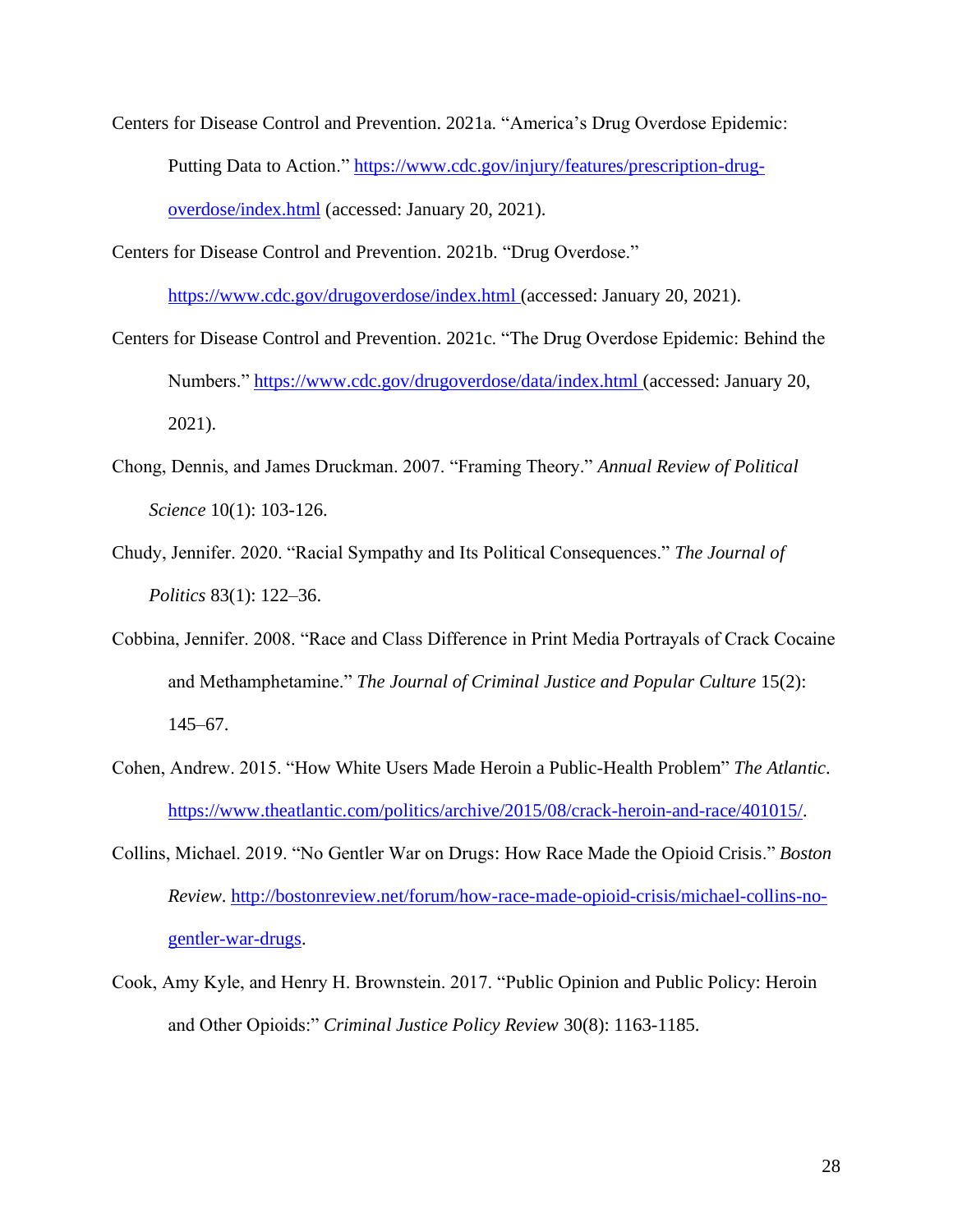- Cook, Amy Kyle, and Nicola Worcman. 2019. "Confronting the Opioid Epidemic: Public Opinion toward the Expansion of Treatment Services in Virginia." *Health & Justice* 7. [https://www.ncbi.nlm.nih.gov/pmc/articles/PMC6717979/.](https://www.ncbi.nlm.nih.gov/pmc/articles/PMC6717979/)
- De Benedictis-Kessner, Justin, and Michael Hankinson. 2019. "Concentrated Burdens: How Self-Interest and Partisanship Shape Opinion on Opioid Treatment Policy." *American Political Science Review* 113(4): 1078–84.
- Goodnough, Abby. 2021. "Drug Overdose Deaths Have Surged During the Pandemic, C.D.C. Data Shows" *New York Times*. [https://www.nytimes.com/2021/04/14/health/overdose](https://www.nytimes.com/2021/04/14/health/overdose-deaths-fentanyl-opiods-coronaviurs-pandemic.html)[deaths-fentanyl-opiods-coronaviurs-pandemic.html.](https://www.nytimes.com/2021/04/14/health/overdose-deaths-fentanyl-opiods-coronaviurs-pandemic.html)
- Gilens, Martin. 1999. *Why Americans Hate Welfare: Race, Media, and the Politics of Antipoverty Policy*. Chicago: University of Chicago Press.
- Gilliam, Franklin D., and Shanto Iyengar. 2000. "Prime Suspects: The Influence of Local Television News on the Viewing Public." *American Journal of Political Science* 44(3): 560–73.
- Gollust, Sarah E., and Joanne M. Miller. 2020. "Framing the Opioid Crisis: Do Racial Frames Shape Beliefs of Whites Losing Ground?" *Journal of Health Politics, Policy and Law* 45(2): 241–76.
- Goodyear, Kimberly, Carolina L. Haass-Koffler, and David Chavanne. 2018. "Opioid Use and Stigma: The Role of Gender, Language and Precipitating Events." *Drug and Alcohol Dependence* 185: 339–46.
- Gross, Kimberly. 2008. "Framing Persuasive Appeals: Episodic and Thematic Framing, Emotional Response, and Policy Opinion." *Political Psychology* 29(2): 169–92.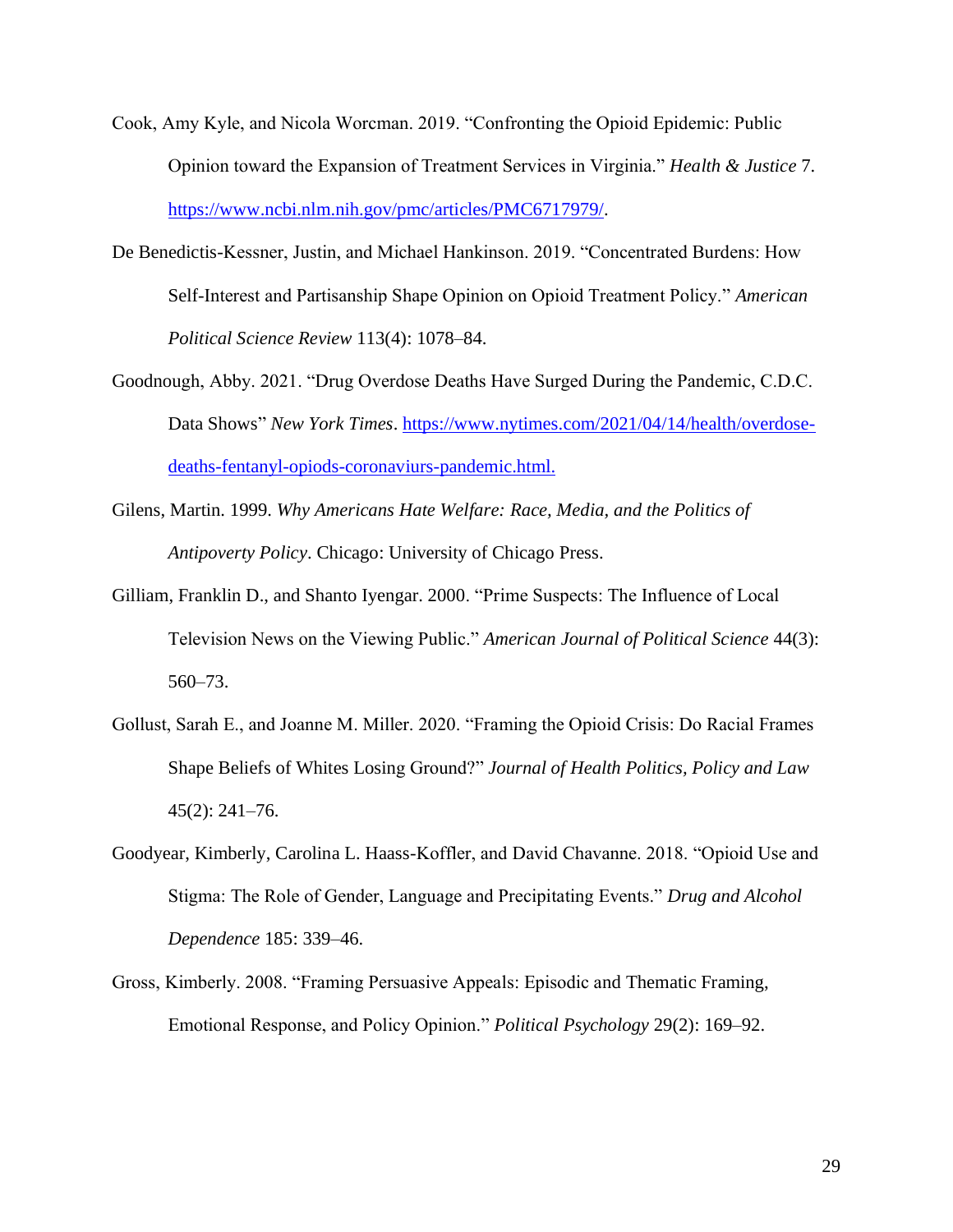- Hartman, Donna M., and Andrew Golub. 1999. "The Social Construction of the Crack Epidemic in the Print Media." *Journal of Psychoactive Drugs* 31(4): 423–33.
- Haynes, Chris, Jennifer Merolla, and S. Karthick Ramakrishnan. 2016. *Framing immigrants: News coverage, public opinion, and policy*. New York: Russell Sage Foundation.
- Huddy, Leonie, and Stanley Feldman. 2006. "Worlds Apart: Blacks and Whites React to Hurricane Katrina." *Du Bois Review: Social Science Research on Race* 3(1): 97–113.
- Hurwitz, Jon and Mark Peffley. 1997. "Public Perceptions of Race and Crime: The Role of Racial Stereotypes." *American Journal of Political Science* 41(2): 375-401.
- Iyengar, Shanto. 1991. *Is Anyone Responsible? How Television Frames Political Issues*. Chicago: University Of Chicago Press.
- Jardina, Ashley. 2019. *White Identity Politics*. Cambridge: Cambridge University Press.
- James, Keturah, and Ayana Jordan. 2018. "The Opioid Crisis in Black Communities." *The Journal of Law, Medicine & Ethics* 46(2): 404–21.
- Kaiser Family Foundation. 2021. "Opioid Overdose Deaths by Race/Ethnicity." [https://www.kff.org/other/state-indicator/opioid-overdose-deaths-by-raceethnicity/.](https://www.kff.org/other/state-indicator/opioid-overdose-deaths-by-raceethnicity/)
- Kalla, Joshua L. and David E. Broockman. 2020. "Reducing Exclusionary Attitudes through Interpersonal Conversation: Evidence from Three Field Experiments." *American Political Science Review* 114(2): 410-425.
- Kane, John V., and Jason Barabas. 2019. "No Harm in Checking: Using Factual Manipulation Checks to Assess Attentiveness in Experiments." *American Journal of Political Science* 63(1): 234–49.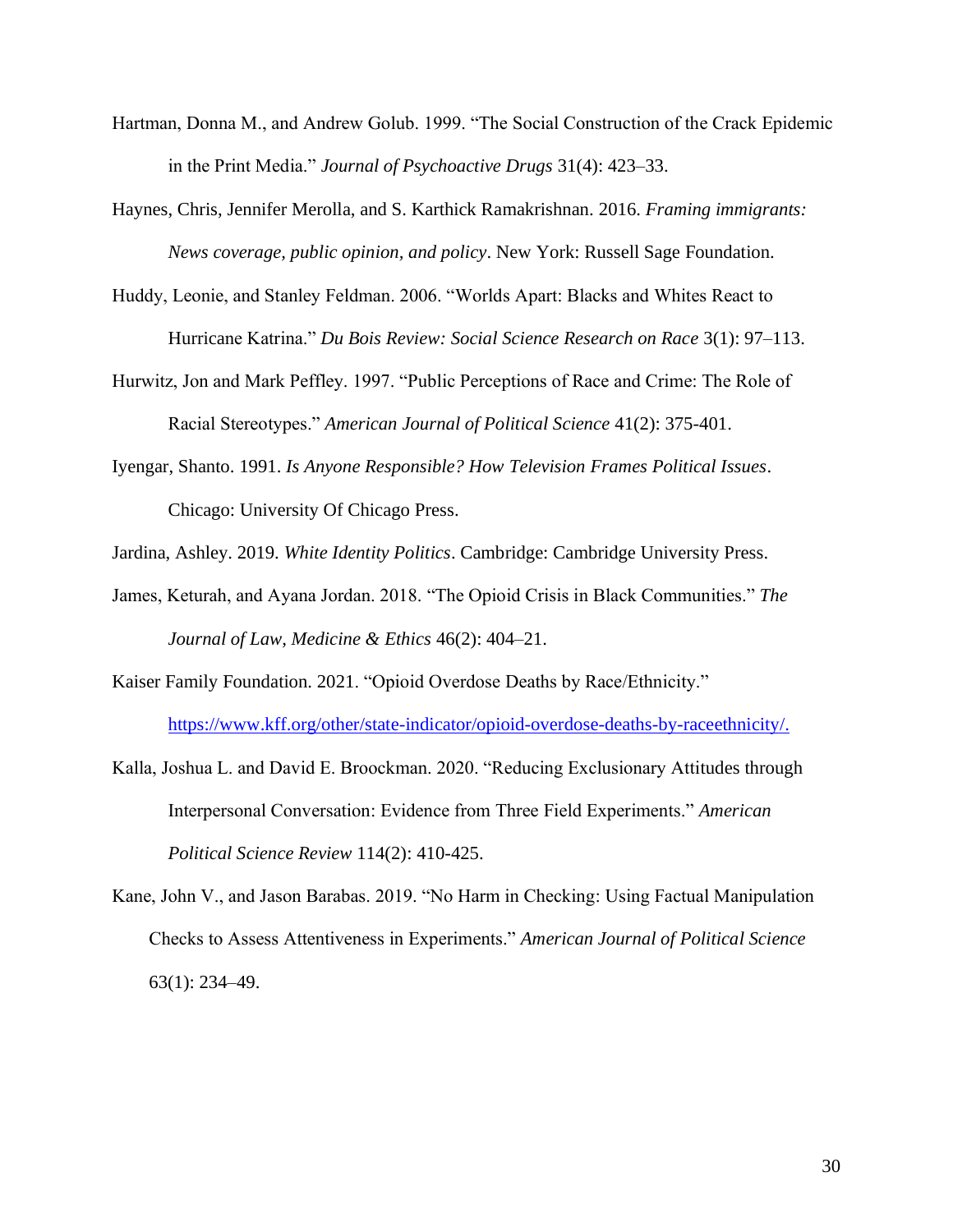- Kim, Jin Woo, Evan Morgan, and Brendan Nyhan. 2020. "Treatment versus Punishment: Understanding Racial Inequalities in Drug Policy." *Journal of Health Politics, Policy and Law* 45(2): 177–209.
- Kinder, Donald R., and Lynn M. Sanders. 1996. *Divided by Color: Racial Politics and Democratic Ideals*. Chicago: University of Chicago Press.
- Kennedy-Hendricks, Alene et al. 2017. "Social Stigma Toward Persons With Prescription Opioid Use Disorder: Associations With Public Support for Punitive and Public Health–Oriented Policies." *Psychiatric Services* 68(5): 462–69.
- Law, Tara. 2021. "Why Prescription Opioids Aren't Only a Problem for White Americans." *Time*. [https://time.com/6126439/opioid-epidemic-race-data/.](https://time.com/6126439/opioid-epidemic-race-data/)
- McGinty, Emma E., Howard H. Goldman, Bernice Pescosolido, and Colleen L. Barry. 2015. "Portraying Mental Illness and Drug Addiction as Treatable Health Conditions: Effects of a Randomized Experiment on Stigma and Discrimination." *Social Science & Medicine* 126: 73–85.
- McLean, Katherine. 2017. "From 'Junkies' to 'Soccer Moms': Newspaper Representations of Overdose, 1988–2014." *Critical Criminology* 25(3): 411–32.
- Mendelberg, Tali. 2001. *The Race Card: Campaign Strategy, Implicit Messages, and the Norm of Equality*. Princeton, N.J: Princeton University Press.

Netherland, Julie, and Helena B. Hansen. 2016. "The War on Drugs That Wasn't: Wasted Whiteness, 'Dirty Doctors,' and Race in Media Coverage of Prescription Opioid Misuse." *Culture, Medicine, and Psychiatry* 40(4): 664–86.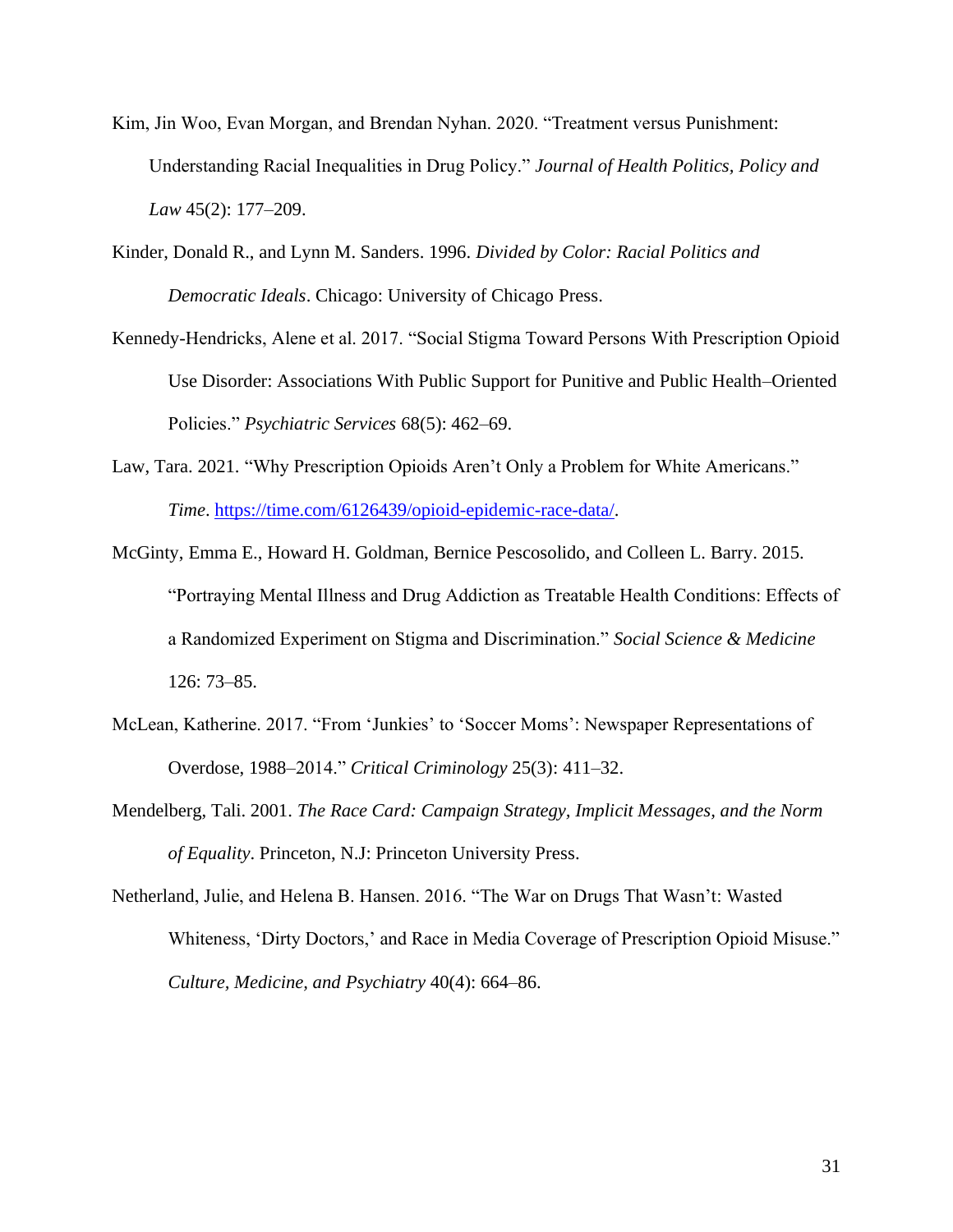- Orcutt, James D., and J. Blake Turner. 1993. "Shocking Numbers and Graphic Accounts Quantified Images of Drug Problems in the Print Media Images of Social Problems." *Social Problems* 40: 190–206.
- Peffley, Mark, and Jon Hurwitz. 2007. "Persuasion and Resistance: Race and the Death Penalty in America." *American Journal of Political Science* 51(4): 996-1012.

Peñaloza, Marisa. 2021. "Black Opioid Deaths Increase Faster Than Whites, Spurring Calls For Treatment Equity." *NPR*. [https://www.npr.org/sections/health](https://www.npr.org/sections/health-shots/2021/09/10/1035445899/black-opioid-overdose-deaths-increasing-faster-than-whites-study-finds)[shots/2021/09/10/1035445899/black-opioid-overdose-deaths-increasing-faster-than](https://www.npr.org/sections/health-shots/2021/09/10/1035445899/black-opioid-overdose-deaths-increasing-faster-than-whites-study-finds)[whites-study-finds.](https://www.npr.org/sections/health-shots/2021/09/10/1035445899/black-opioid-overdose-deaths-increasing-faster-than-whites-study-finds)

- Provine, Doris Marie. 2011. "Race and Inequality in the War on Drugs." *Annual Review of Law and Social Science* 7(1): 41–60.
- Reeves, Jimmie L., and Richard Campbell. 1994. *Cracked Coverage: Television News, The Anti-Cocaine Crusade, and the Reagan Legacy*. Durham: Duke Univesity Press.
- Reinarman, Craig, and Harry G. Levine. 1989. "Crack in Context: Politics and Media in the Making of a Drug Scare." *Contemporary Drug Problems* 16(4): 535–78.
- Shachar, Carmel, Tess Wise, Gali Katznelson, and Andrea Louise Campbell. 2020. "Criminal Justice or Public Health: A Comparison of the Representation of the Crack Cocaine and Opioid Epidemics in the Media." *J. of Health Politics, Policy and Law* 45(2): 211–39.
- Seelye, Katharine Q. 2015. "In Heroin Crisis, White Families Seek Gentler War on Drugs." *New York Times*. [https://www.nytimes.com/2015/10/31/us/heroin-war-on-drugs-parents.html.](https://www.nytimes.com/2015/10/31/us/heroin-war-on-drugs-parents.html)
- Sen, Maya and Omar Wasow. 2016. "Race as a Bundle of Sticks: Designs that Estimate Effects of Seemingly Immutable Characteristics." *Annual Review of Political Science* 19: 499- 522.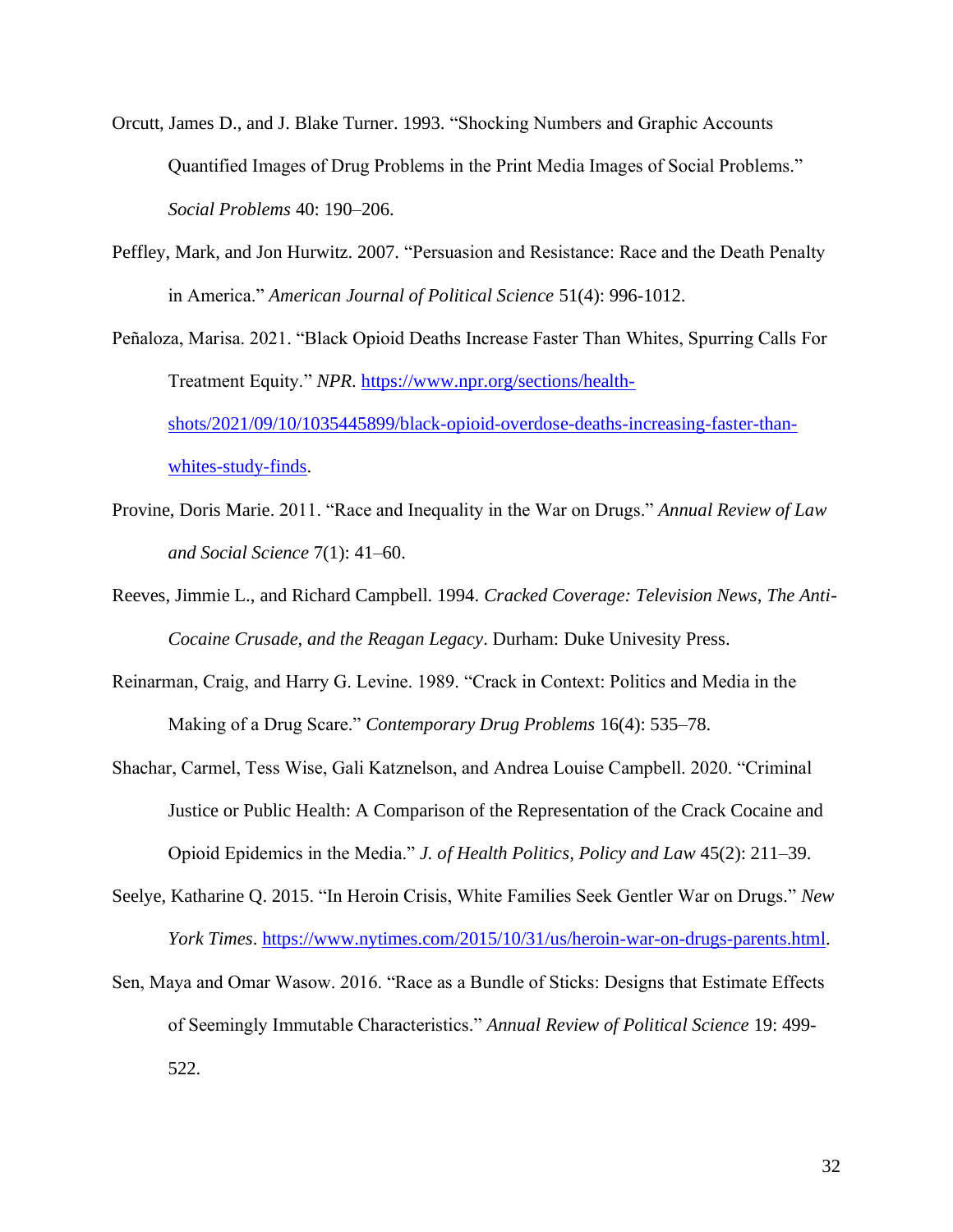- Strolovitch, Dara. 2022. *When Bad Things Happen to Privileged People: Race, Gender, and the Political Construction of Crisis and Non-Crisis*. Chicago: University of Chicago Press (forthcoming).
- Tesler, Michael. 2012. "The Spillover of Racialization into Health Care: How President Obama Polarized Public Opinion by Racial Attitudes and Race." *American Journal of Political Science* 56(3): 690–704.
- Tesler, Michael, and David O. Sears. 2010. *Obama's Race: The 2008 Election and the Dream of a Post-Racial America*. Chicago: University of Chicago Press.
- Trent, Mark E., and Campbell Robertson. 2018. "Despair, Love and Loss: A Journey Inside West Virginia's Opioid Crisis." *The New York Times*.

[https://www.nytimes.com/interactive/2018/us/west-virginia-opioids.html.](https://www.nytimes.com/interactive/2018/us/west-virginia-opioids.html)

- Valentino, Nicholas A. 1999. "Crime News and the Priming of Racial Attitudes During Evaluations of the President." *The Public Opinion Quarterly* 63(3): 293–320.
- Valentino, Nicholas A., Vincent L. Hutchings, and Ismail K. White. 2002. "Cues That Matter: How Political Ads Prime Racial Attitudes During Campaigns." *American Political Science Review* 96(1): 75–90.
- Winnefeld, James. 2017. "No Family Is Safe From This Epidemic." *The Atlantic*. [https://www.theatlantic.com/health/archive/2017/11/an-epidemic-from-which-no-one-is](https://www.theatlantic.com/health/archive/2017/11/an-epidemic-from-which-no-one-is-safe/546773/)[safe/546773/.](https://www.theatlantic.com/health/archive/2017/11/an-epidemic-from-which-no-one-is-safe/546773/)
- Winter, Nicholas J. G. 2006. "Beyond Welfare: Framing and the Racialization of White Opinion on Social Security." *American Journal of Political Science* 50(2): 400–420.
- Wood, Emily, and Marta Elliott. 2019. "Opioid Addiction Stigma: The Intersection of Race, Social Class, and Gender." *Substance Use & Misuse*: 818-827.